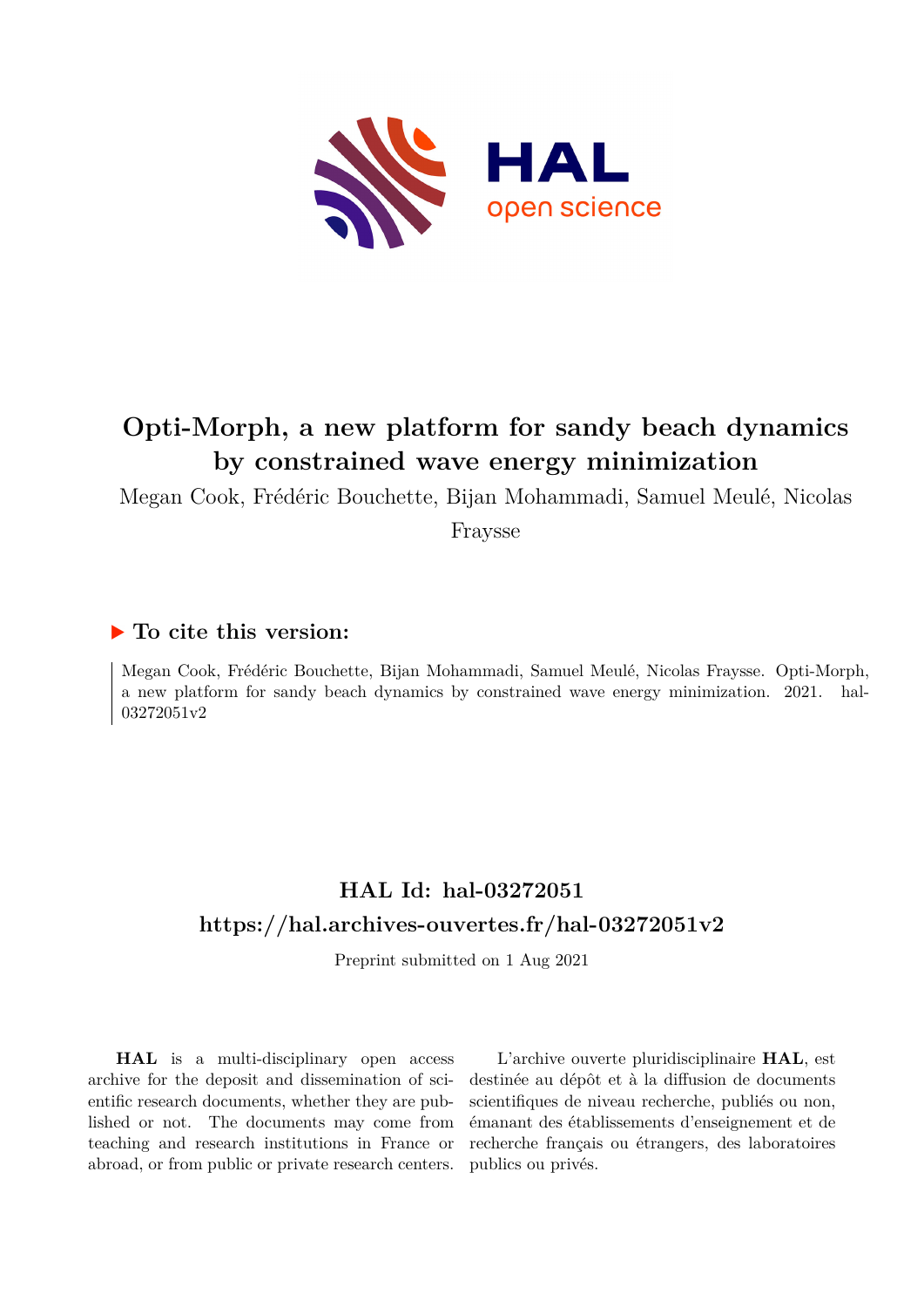## 1 Opti-Morph, a new platform for sandy beach dynamics by constrained wave energy minimization

 $\rm{Megan\ Cook^{1,3,5},\ Fr\'{e}d\'{e}ric\ Bouchette^{1,3},\ Bijan\ Mohammadi^{2,3},\ Samuel}$  $\text{Meul\'e}^{3,4}$ , Nicolas Fraysse<sup>5</sup>

| <sup>1</sup> GEOSCIENCES-M, Univ Montpellier, CNRS, Montpellier, France<br><sup>2</sup> IMAG, Univ Montpellier, CNRS, Montpellier, France<br><sup>3</sup> GLADYS, Univ Montpellier, CNRS, Le Grau du Roi, France<br><sup>4</sup> CEREGE, MHN, Aix-en-Provence, France |
|-----------------------------------------------------------------------------------------------------------------------------------------------------------------------------------------------------------------------------------------------------------------------|
|                                                                                                                                                                                                                                                                       |
| <sup>5</sup> BRL Ingénierie, Nîmes, France                                                                                                                                                                                                                            |
|                                                                                                                                                                                                                                                                       |

### 10 Key Points:

| 11 | • A new coastal dynamics morphodynamic model is introduced also accounting     |
|----|--------------------------------------------------------------------------------|
| 12 | for the evolution of the shoreline                                             |
| 13 | • The model automatically adapts to either basin or open sea settings and only |
| 14 | requires two hyper-parameters                                                  |
| 15 | • Opti-Morph is compared to wave-flume experimental data and XBeach numer-     |

ical simulations

Corresponding author: Megan Cook, megan.cook@umontpellier.fr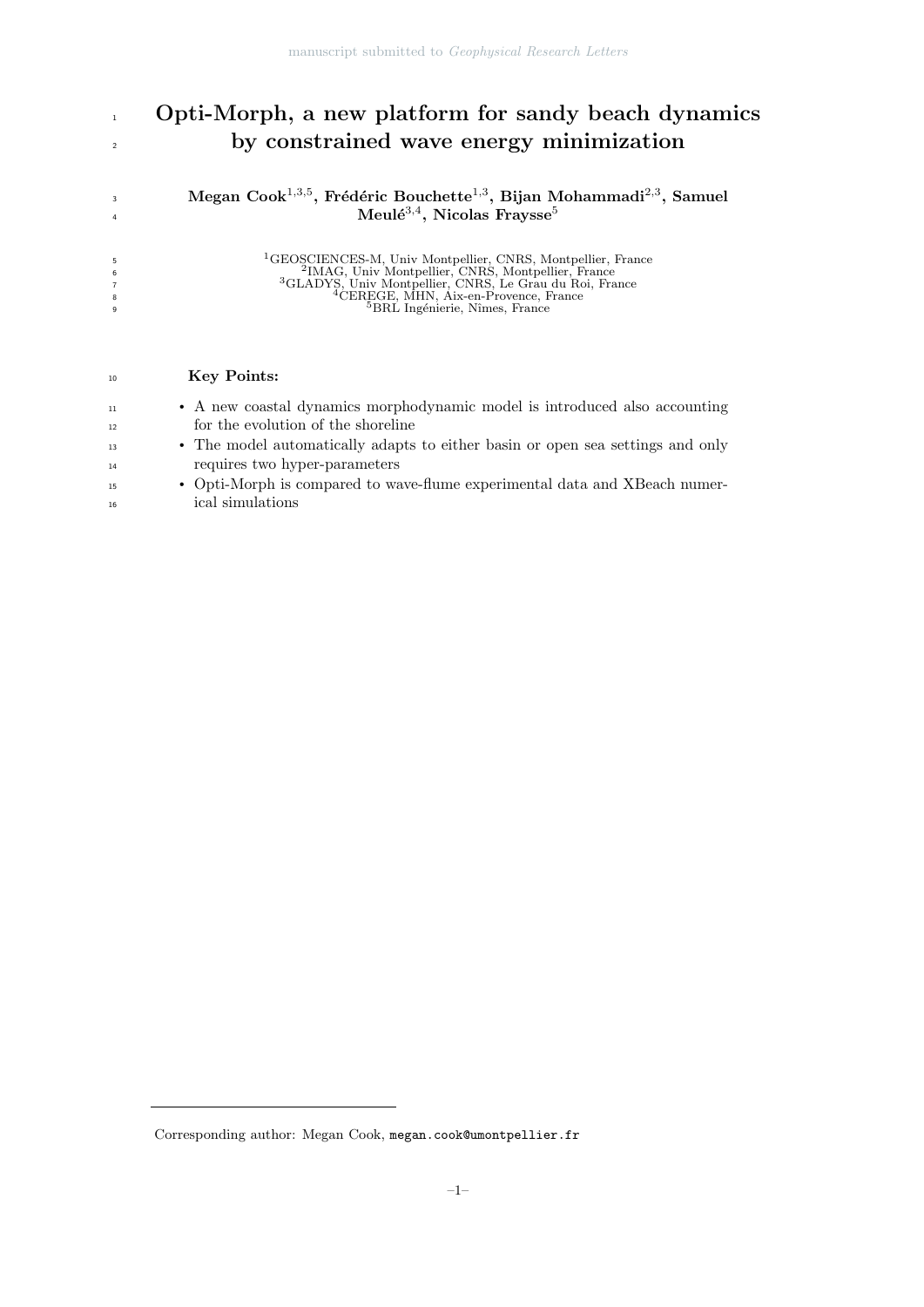#### 17 Abstract

 This paper focuses on a new approach to describe coastal morphodynamics, based on optimization theory, and more specifically on the assumption that a sandy seabed evolves in order to minimize a wave-related function, the choice of which depends on what is considered the driving force behind the coastal morphodynamic processes considered. The numerical model derived from this theory uses a gradient descent method and allows us to account for physical constraints such as sand conservation in basin experiments. Hence, the model automatically adapts to either basin or open sea settings and only involves two hyper-parameters: sand abrasion and the critical angle of repose. The model behavior is illustrated on a flume configuration. Comparison of the resulting seabed with experimental data as well as the results of the widely distributed coastal morphodynamic software XBeach demonstrate the potential of a model by wave energy minimization.

#### 1 Introduction

 Optimization theory is the study of the evolution of a system while searching systematically for the minimum of a function derived from physical properties of the system. In this paper, we have applied this approach to coastal dynamics, with our primary objective to simulate the interactions between the waves and seabed. Con- tinuing the work of (Bouharguane et al., 2010; Mohammadi & Bouharguane, 2011; Bouharguane & Mohammadi, 2012; Mohammadi & Bouchette, 2014) and using math- ematical optimization theory, we have designed a model that describes the evolution of the seabed while taking into account the coupling between morphodynamic and hydrodynamic processes. This study focuses on a theoretical and numerical approach to the modeling of this coupling, based on the assumption that the seabed adapts to minimize a certain wave-related function. The choice of this function determines <sup>42</sup> the driving force behind the morphological evolution of the seabed. This optimization problem is subjected to a certain number of constraints, allowing for a more accurate description of the morphodynamic evolution.

 This study is accompanied by the development of a numerical hydro-morphodynamic model, which has the advantages of being fast, robust, and of low complexity. The 47 model was given the name *Opti-Morph*.

 The paper starts with a description of the simple hydrodynamic model used to calculate the driving forces behind the morphodynamic processes. Then, we pro- vide a description of the morphodynamic model (Opti-Morph) based on wave-energy minimization. With the purpose of validating Opti-Morph, we compare the results of the numerical simulation with that of experimental data acquired in a flume ex- periment. We also compared the model to another nearshore hydro-morphodynamic model, XBeach (D. J. Roelvink et al., 2009), to see how it fares against existing hydro- morphodynamic models. XBeach is considered to be quite a reputable model in the coastal dynamic community (Zimmermann et al., 2012; Bugajny et al., 2013; Williams et al., 2015).

#### 1.1 State of the Art

 Numerical models of morphodynamic processes are seen as a valuable tool for understanding and predicting the evolution of the sediment and morphology over time in coastal areas. Different morphodynamic models exist in the literature, ranging from empirical models (de Vriend et al., 1994; Gravens, 1997; Kana et al., 1999; Ruessink & Terwindt, 2000) to process-based models. The latter can be sorted into several categories, such as i) profile evolution models (Larson & Kraus, 1989; Larson et al., 1990; Nairn & Southgate, 1993), which use only cross-shore transport, ii) 2D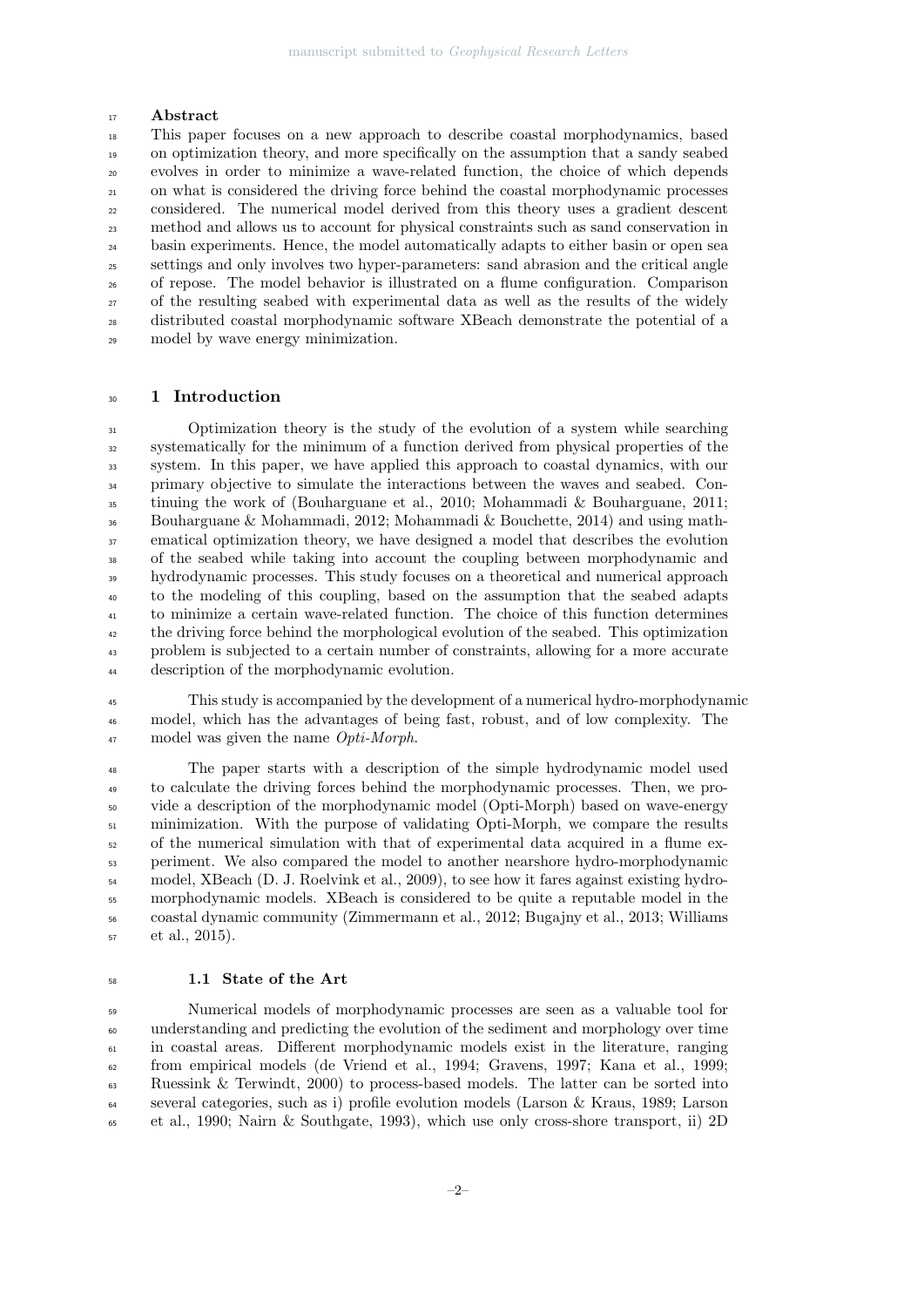morphological models (Fleming & Hunt, 1977; Latteux, 1980; Coeffe & Pechon, 1982; Yamaguchi & Nishioka, 1985; Watanabe et al., 1986; Maruyama & Takagi, 1988; Wang et al., 1993; Johnson et al., 1995; Nicholson et al., 1997; D. J. Roelvink et al., 2009), which use depth-averaged wave and current equations to model the sediment transport while neglecting the vertical variations of wave-derived parameters, as well as iii) 3D  $\pi$  and quasi-3D models (J. A. Roelvink et al., 1994; Lesser et al., 2004; D. J. Roelvink et al., 1995; Briand & Kamphuis, 1993; Zyserman & Johnson, 2002; Ding et al., 2006; Droenen & Deigaard, 2007), which determine the sediment evolution using both horizontal and vertical variations of the wave-derived parameters.

 The Opti-Morph model described in this paper is based on optimal control. In the past, the use of optimization theory has primarily been used in the design of coastal  $\pi$  defense structures, whether in the design of ports and offshore breakwaters (Isebe et al., 2008; Isèbe et al., 2008).

 Optimal control has already been envisaged for the modeling of shallow water morphodynamics, based on the assumption that the seabed acts as a flexible struc- ture and adapts to a certain hydrodynamic quantity (Mohammadi & Bouharguane, 2011; Bouharguane et al., 2010). These pioneering studies were based on somewhat theoretical developments with no direct relationship with real case studies. In this work, we continue along with the objective of producing a physically robust numerical morphodynamic model based on optimal control and validating it using experimental and numerical data.

#### 87 1.2 Hypotheses

 Opti-Morph is based on a certain number of assumptions. Since the model is based on the minimization of a cost function, certain hypotheses must be made re- garding the choice of this function. This function, which originates from a physical quantity, must be directly linked to the elevation of the seabed. At present, we set the quantity to be minimized as the energy of shoaling waves. This implies that the seabed reacts to the state of the waves by minimizing the energy of shoaling waves. Other assumptions assess the behavior of seabed and originate from general observations. Sediment transport is influenced by the orbital velocity of water particles (Soulsby, 1987), which leads to greater sediment mobility in shallower waters. Another natural observation concerns the slope of the seabed, which cannot be overly steep without an avalanching process occurring (Reineck & Singh, 1973). Finally, in an experimental flume configuration, the quantity of sand must remain constant over time, with no inflow or outflow of sand to alter the sandstock.

#### 101 2 Theoretical Developments

#### 2.1 Modeling Framework

 For the sake of simplicity, we present the principle of morphodynamics by op- timization in a one-dimensional setting. This enables us to compare the numerical results based on this theory with experimental flume data. However, no assumptions were made regarding the dimension of the problem, and as a result, it is straightforward to extend this theory to a two-dimensional configuration.

<sup>108</sup> We consider a coordinate system composed of a horizontal axis  $x$  and a vertical 109 axis z. We denote  $\Omega := [0, x_{\text{max}}]$  the domain of the cross-shore profile of the active coastal zone, where  $x = 0$  is a fixed point in deep waters where no significant change in bottom elevation can occur, and  $x_{\text{max}}$  is an arbitrary point at the shore beyond the shoreline, as shown by Figure 1. The elevation of the seabed is a one-dimensional 113 positive function, defined by:  $\psi : \Omega \times [0,T] \times \Psi$  where  $[0,T]$  is the duration of the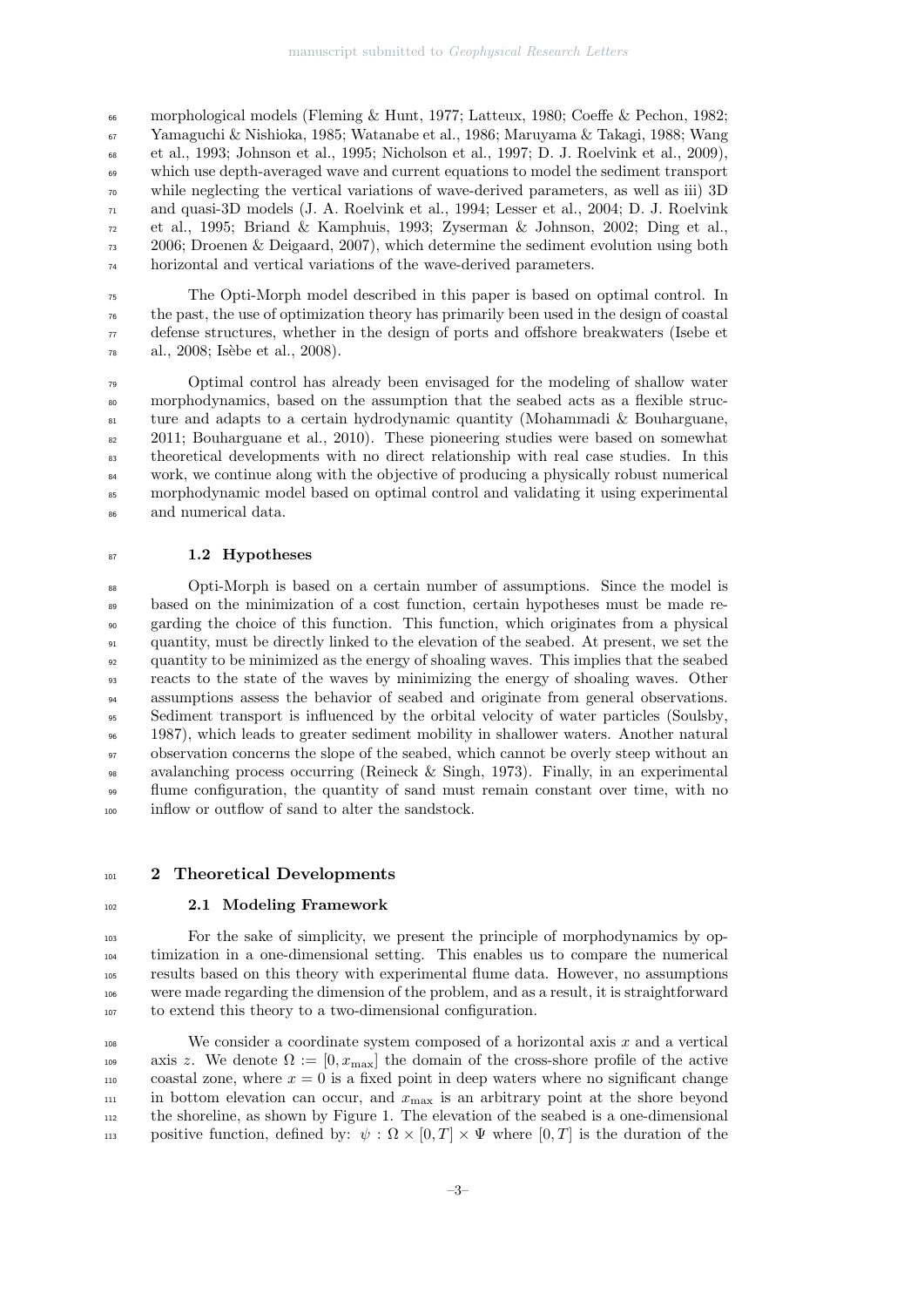$114$  simulation (s) and  $\Psi$  is the set of physical parameters describing the characteristics of 115 the seabed. In order to model the evolution over time of  $\psi$  and given the assumption that the seabed  $\psi$  changes over time in response to the energy of shoaling waves, a <sup>117</sup> description of the surface waves is needed.



Figure 1: Diagram of a cross-shore profile in the case of an experimental flume.

#### <sup>118</sup> 2.2 Hydrodynamic Model

 The literature on hydrodynamic models is vast (Murray, 2007). However, as our main focus in this work is on the morphodynamic part of the approach, we present the procedures with a simple hydrodynamic model based on the linear wave theory (Dean & Dalrymple, 2004). More sophisticated models may be applied insofar as the model can be linearized for sensitivity analysis and that the corresponding numerical implementation has a significantly short run-time. This model has the advantage of expressing wave height as an explicit function of the seabed, which leads to rapid calculations of the morphodynamic model.

127 Let h be the depth of the water from a mean water level  $h_0$  (cf. Figure 1).  $128$  Ocean waves, here assumed monochromatic, are characterized by phase velocity C, 129 group velocity  $C_g$ , and wavenumber k, determined by the linear dispersion relation 130 (1), where  $\sigma$  is the pulsation of the waves and g is the gravitational acceleration.

$$
\sigma^2 = gk \tanh(kh) \tag{1}
$$

131 We define  $\Omega$ <sub>S</sub> as the time-dependent subset of  $\Omega$  over which the waves shoal  $132$  and  $Ω<sub>B</sub>$  the subset of  $Ω$  over which the waves break, cf. Figure 1. Munk's breaking criterion (Munk, 1949) enables us to define  $\Omega_{\rm S}(t) = \left\{ x \in \Omega, \frac{H(x,t)}{h(x,t)} < \gamma \right\}$  and  $\Omega_{\rm B}(t) =$ <sup>134</sup>  $\left\{x \in \Omega, \frac{H(x,t)}{h(x,t)} \geq \gamma\right\}$ , where  $\gamma$  is a wave breaking index.

$$
H(x,t) = H_0(t)K_S(x,t)
$$
\n<sup>(2)</sup>

 $\frac{1}{135}$  The height of the waves H over the cross-shore profile is inspired by the shoaling 136 equation (2), where  $H_0(t)$  is the deep water wave height and  $K_S$  is a shoaling coefficient, <sup>137</sup> given by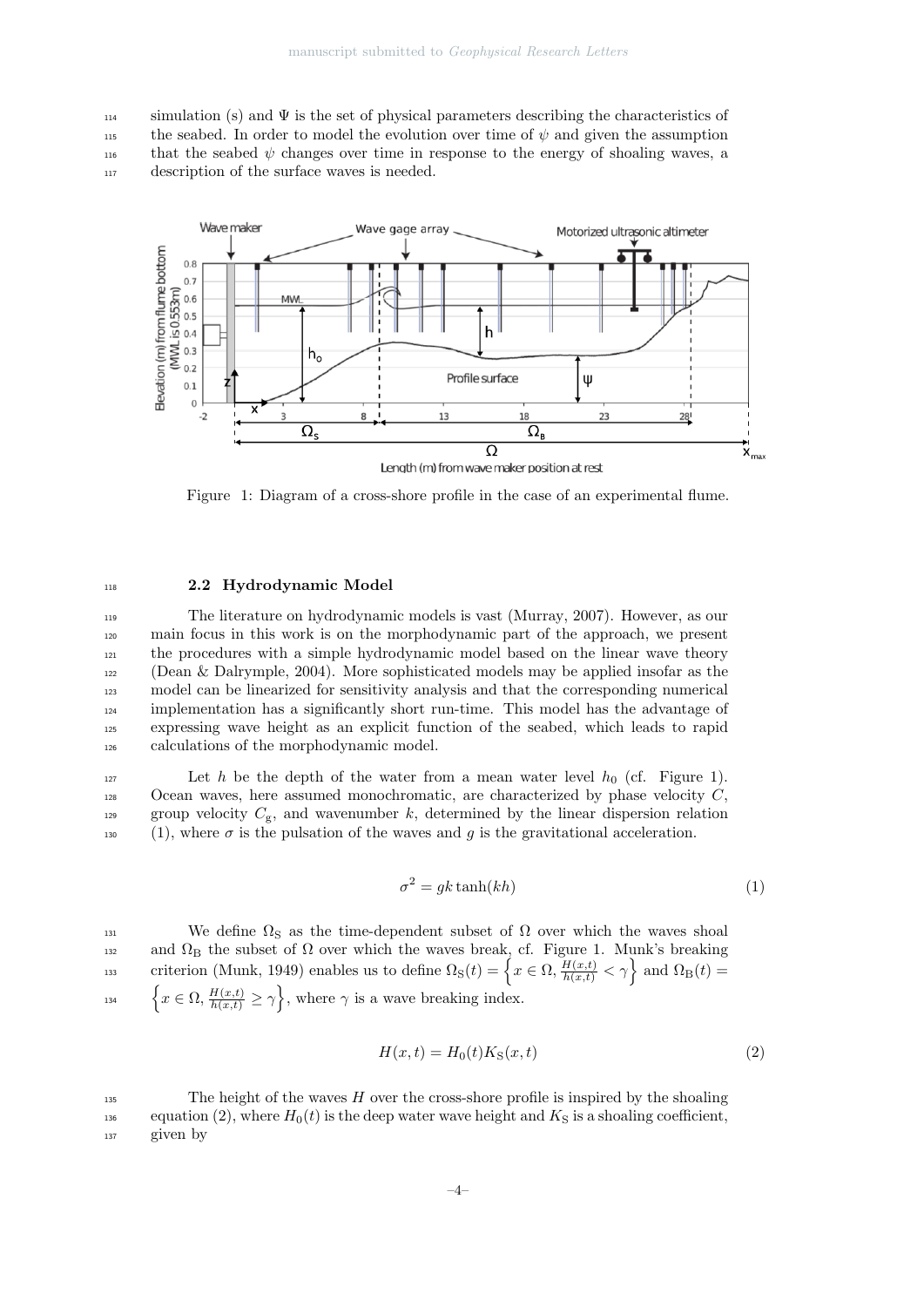$$
K_{\rm S} = \left(\frac{1}{2n}\frac{C_0}{C_{\rm g}}\right)^{\frac{1}{2}}\tag{3}
$$

where  $C_0$  is the deep water wave velocity, and:

$$
n = \frac{C}{C_{\rm g}}, \quad C = C_0 \tanh(kh), \quad C_{\rm g} = \frac{1}{2}C\left(1 + \frac{2kh}{\sinh(kh)}\right). \tag{4}
$$

138 Instead of considering that waves depend solely on offshore wave height  $H_0$ , this <sup>139</sup> model suggests that shoaling waves are decreasingly influenced by seawards waves. <sup>140</sup> The greater the distance, the less effect it has on the present wave height. As such,  $141$  we introduce a weighting function w. Assuming that the maximal distance of local 142 spatial dependency of a wave is denoted  $d_w$ , the weighting function over the maximal distance  $d_w$  is given by  $w : [0, d_w] \to \mathbb{R}^+$  such that  $w(0) = 1$ ,  $w(d_w) = 0$  and decreases <sup>144</sup> exponentially.

Equation (2) for shoaling wave height becomes equation (5), where  $H_0^w$  is defined by (6).

$$
H(x,t) = H_0^w(x,t)K_S(x,t)
$$
\n(5)

$$
H_0^w(x,t) = \frac{1}{\int_{x-X}^x w(x-y) dy} \int_{x-X}^x w(x-y) H(y) K(y) dy
$$
 (6)

 $E$ <sub>145</sub> Equation (5) applies only to the shoaling, nearshore-dependent waves of  $Ω<sub>S</sub>$ , significant wave height over the cross-shore profile  $H : \Omega \to \mathbb{R}^+$  is defined by (7), where  $\alpha(x) = \frac{x}{d_w}$  over  $[0, d_w]$  to allow a smooth transition between offshore and 148 nearshore-dependent waves.

$$
H(x,t) = \begin{cases} \left[ (1 - \alpha(x))H_0(t) + \alpha(x)H_0^w(x,t) \right] K_{\rm S}(x,t) & \text{if } x \in \Omega_{\rm S} \text{ and } x < d_w \\ H_0^w(x,t)K_{\rm S}(x,t) & \text{if } x \in \Omega_{\rm S} \text{ and } x \ge d_w \\ \gamma h(x,t) & \text{if } x \in \Omega_{\rm B} \end{cases} \tag{7}
$$

#### <sup>149</sup> 2.3 Morphodynamic Model by Wave Energy Minimization

The evolution of the seabed is assumed to be driven by the minimization of a cost function J. Recalling the hypotheses made in Section 1.2 , the shape of the seabed is determined by the minimization of the potential energy of shoaling waves, for all  $t \in [0, T]$ :

$$
J(\psi, t) = \frac{1}{16} \int_{\Omega_{\rm S}} \rho_{\rm w} g H^2(\psi, x, t) \mathrm{d}x \qquad [J.m^{-1}]
$$
 (8)

150 where H denotes the height of the waves over the cross-shore profile,  $\rho_w$  is water  $d_{151}$  density  $(kg.m^{-3})$ , and g is the gravitational acceleration  $(m.s^{-2})$ . In order to describe 152 the evolution of the seabed, whose initial state is given by  $\psi_0$ , we assume that the 153 seabed  $\psi$ , in its effort to minimize J, verifies the following dynamics:

$$
\begin{cases} \psi_t = \Upsilon \Lambda \, d \\ \psi(t = 0) = \psi_0 \end{cases} \tag{9}
$$

where  $\psi_t$  is the evolution of the seabed over time  $[m.s^{-1}]$ ,  $\Upsilon$  is the abrasion of sand  $[m.s.kg^{-1}]$ ,  $\Lambda$  is the excitation of the seabed by the water waves, and d is the direction <sup>156</sup> of the descent, which indicates the manner in which the seabed changes. The approach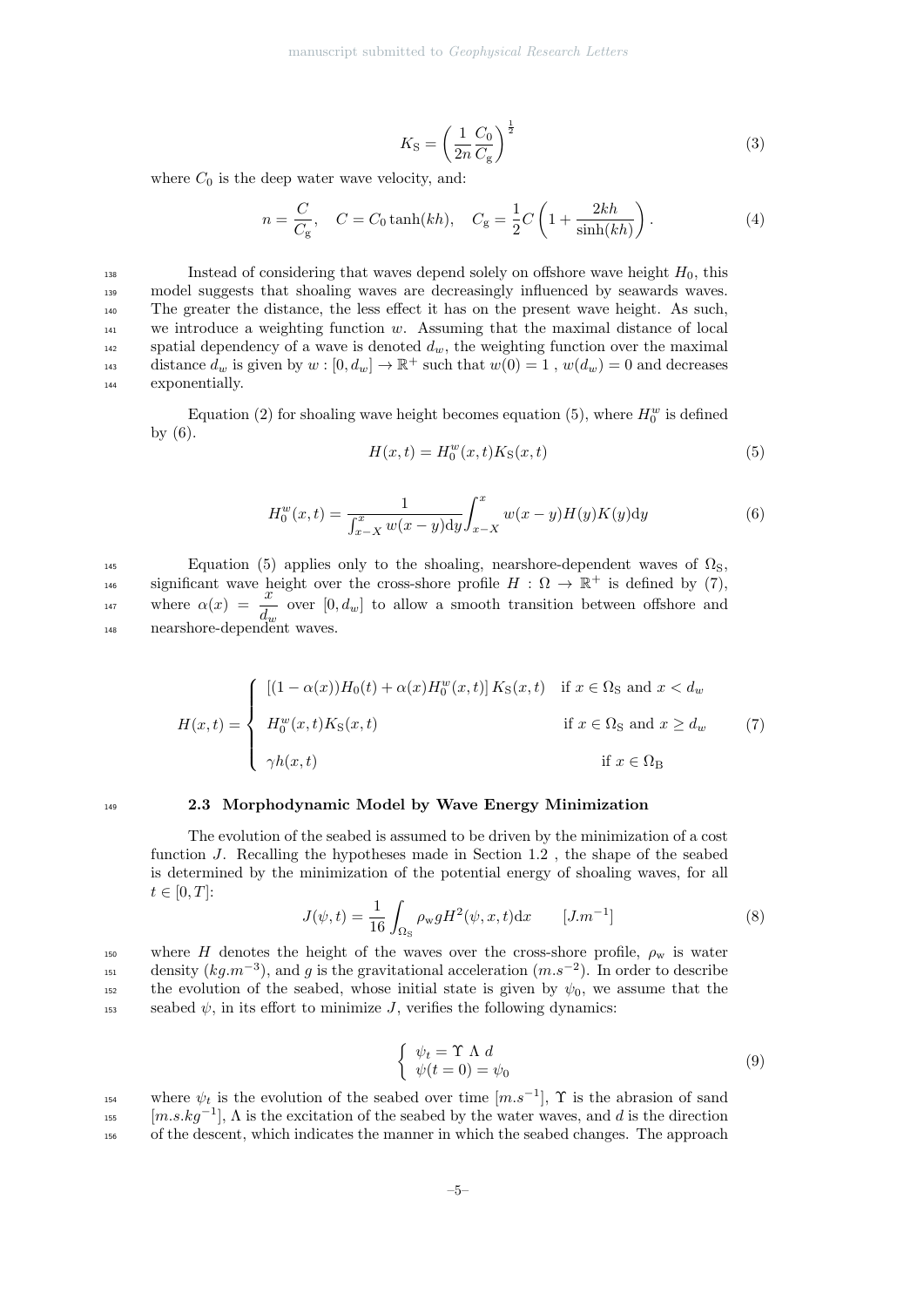only involves two hyper-parameters with clear physical interpretation. The first hyper- parameter Υ takes into account the physical characteristics of the sand and represents the mobility of the sediment. At the present time, we consider  $\Upsilon$  to be a measure <sup>160</sup> of sand mobility expressed in  $m.s.kg^{-1}$ . Further explanation of the nature of this parameter will be given at a later stage of the model's development. The second hyper- parameter  $\Lambda$  is a local function which represents the influence of the water depth on the seabed and is defined using an orbital velocity damping function (Soulsby, 1987):

$$
\varphi: \quad \Omega \times [0, h_0] \quad \longrightarrow \quad \mathbb{R}^+ \quad (10)
$$
\n
$$
(x, z) \quad \longmapsto \quad \frac{\cosh(k(h - (h_0 - z)))}{\cosh(kh)}
$$

 In unconstrained circumstances, for instance, if a total sand volume constraint 165 does not need to be enforced, we set  $d = -\nabla_{\psi} J$ , which indicates a direction for local 166 minimization of J with regards to  $\psi$ . The calculation of  $\nabla_{\psi}J$  is described in Ap- pendix A1. However, constraints are added to the model to incorporate more physics and deliver more realistic results. Driving forces behind the morphological evolution of the seabed are described by the minimization of the cost function J. Secondary processes are expressed by constraints. In the interest of simplicity, we have adopted two physical constraints though more can be introduced if necessary. The first con- cerns the slope of the seabed. Depending on the composition of the sediment, the slope of the seabed is bounded by a grain-dependent threshold  $M_{\text{slope}}$  (Dean & Dalrymple, 2004). This is conveyed by the following constraint on the local bathymetric slope:

$$
\left|\frac{\partial\psi}{\partial x}\right| \le M_{\text{slope}}\tag{11}
$$

 $175$  The dimensionless parameter  $M_{\text{slope}}$  represents the critical angle of repose of the sed-<sup>176</sup> iment, and varies between 0.2 and 0.6 (Beakawi Al-Hashemi & Baghabra Al-Amoudi,  $177$  2018).

 A second example concerns the sandstock in the case of an experimental flume. This constraint states that the quantity of sand in a flume must be constant over time, as given by (12), contrarily to an open-sea simulation where sand can be transported 181 between the onshore and the offshore zones (Hattori & Kawamata, 1980; Quick, 1991).

$$
\int_{\Omega} \psi(t, x) dx = \int_{\Omega} \psi_0(x) dx \qquad \forall t \in [0, T]
$$
\n(12)

<sup>182</sup> This constraint is necessary for verifying and validating the numerical model with <sup>183</sup> physical simulations.

#### 184 3 Numerical Application

 In this section, we present the numerical results produced by the Opti-Morph model. For validation purposes, the resulting seabed is compared to experimental data acquired during a flume tank experiment. We also conduct a comparative analy- sis between the physical seabed, the seabed produced by Opti-Morph and the seabed produced by XBeach, with the aim of assessing how Opti-Morph holds up against exist- ing hydro-morphodynamic models. A brief description of the experiment is provided, as well the XBeach model.

#### <sup>192</sup> 3.1 Description of the Experiment

<sup>193</sup> The experimental observations presented here were collected as part of the COPTER <sup>194</sup> project and a series of laboratory wave-flume experiments were performed in order to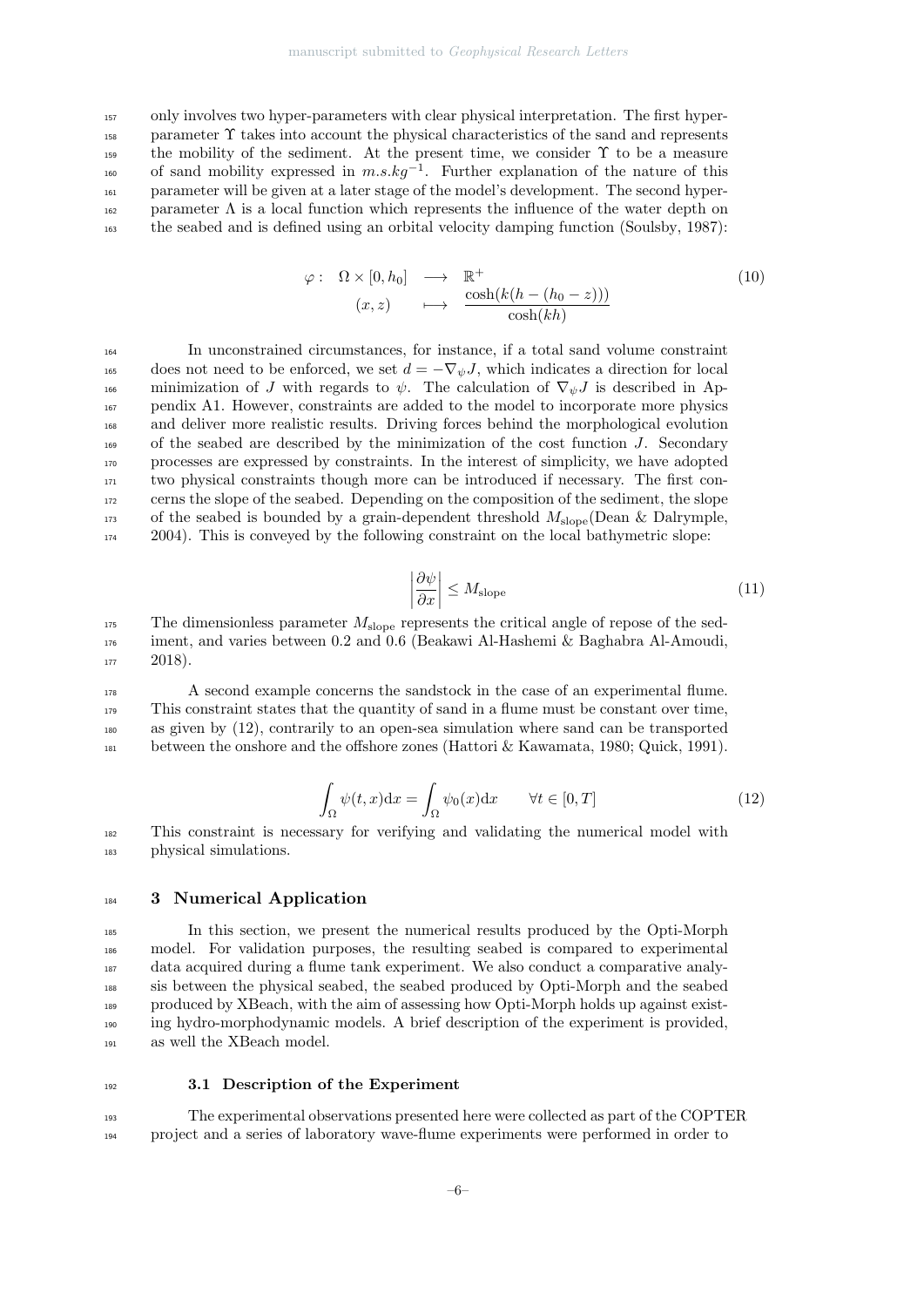investigate the morphodynamic impact of introducing solid geotextile tubes to the Hatzuk (Israel) seafloor (Bouchette, 2017). We use the data collected without tubes to describe the natural evolution of the seabed over time.

<sup>198</sup> A glass flume measuring  $36 m \log_2 0.55 m$  wide and  $1.3 m$  deep is equipped with a wave-maker and gauges measuring the height of the water. Artificial particles are placed inside the flume representing the mobile sea bottom and an ultrasonic gauge is used to measure the sedimentary topography.

 The experimental seabed, described in Figure 1 is subjected to a 30-minute storm climate, with a significant wave height and period of  $H_s = 135$  mm and  $T_s = 2.5$  s.  $_{204}$  Time and length scale ratio are set to  $1/3$  and  $1/10$  respectively to that of the field.

#### 3.2 XBeach Model

 XBeach is an open-source process-based model developed by Deltares, UNESCO- IHE, and Delft University of Technology to simulate the hydro-morphodynamic pro-cesses in coastal areas.

 In brief, XBeach uses four interconnected modules to model near-shore processes (Daly, 2009). The two hydrodynamic modules consist of the short wave module and <sup>211</sup> the flow module. The first is based on wave action equations (Holthuijsen et al., 1989), and incorporates breaking, dissipation (D. J. Roelvink, 1993), and wave current inter- actions, while the latter is governed by shallow water equations (Andrews & Mcintyre, 1978; Walstra et al., 2000). One of the two morphodynamic modules is the sediment transport module based on the equilibrium sediment concentration equation (Soulsby, 1997) and a depth-averaged advection-diffusion equation (Galappatti & Vreugdenhil, 1985). The other is the morphology module which concerns seabed transformations such as the evolution of the seabed and avalanching.

 In order to configure the XBeach model for the experimental flume setting, we refer to the XBeach user manual (D. J. Roelvink et al., 2010). The domain  $Ω$  is defined over 32 m with a uniform subdivision of 320 cells. The incoming wave boundary condition is provided using the JONSWAP wave spectrum (Hasselmann et al., 1973), with a significant wave height of  $H_{\text{m0}} = 0.015 m$  and a peak frequency at  $f_{\text{p}} = 0.4 s^{-1}$ . The breaker model uses the Roelvink formulation (D. J. Roelvink, 1993), with a breaker 225 coefficient of  $\gamma = 0.4$ , a power  $n = 15$ , and a wave dissipation coefficient of 0.5. These parameters were calibrated using the hydrodynamic data produced during the physical flume experiment. Concerning sediment parameters, the D50 coefficient is set as 0.0006, and the porosity is  $2650 \ kg.m^{-3}$ . No other parameters such as bed friction or vegetation were applied. The model is set to run for a period of  $1800 s$ , as a short-term simulation.

#### 3.3 Hydrodynamic Validation

 This section is devoted to the comparison of the two numerical hydrodynamic models to the experimental wave data obtained in the experimental flume of Section 3.1. Mean wave height profiles were calculated over the short-term storm simulation, for both Opti-Morph and XBeach, and compared to the mean wave height of the experimental model. The latter was calculated using the measures taken by the gauges of the flume.

 Figure 2 shows that the hydrodynamic module of both Opti-Morph (red) and 239 XBeach (blue) are both comparable with respect to the experimental measurements (green) excluding, as is often the case, the second point at  $x = 6m$ . XBeach demon- strates a close qualitative fit over the 10-22 m section of the flume, whereas Opti-Morph excels at the coast  $(21-27 m)$ , with a near-perfect fit with the experimental data. De-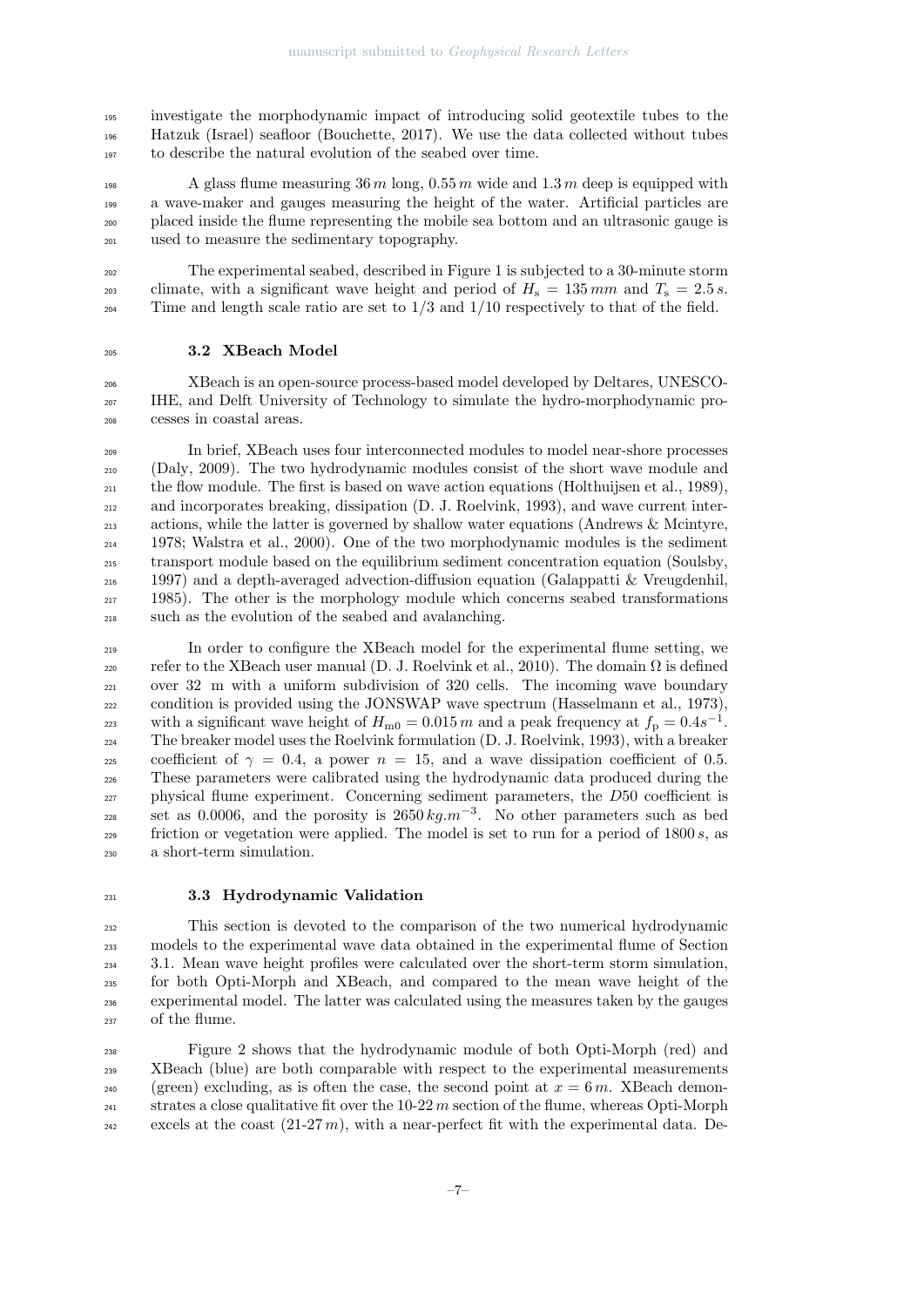

Figure 2: Comparison of mean wave height over a storm simulation. The green points correspond to the mean wave height provided by the gauges of the flume experiment. The mean wave height determined by Opti-Morph (red) and XBeach (blue) also appear. The non-zero wave height beyond the shoreline as presented by XBeach is due to wave set-up, which Opti-Morph doesn't include.

 spite the simplicity of the hydrodynamic model used by Opti-Morph, the resulting wave height is of the same order of magnitude over the cross-shore profile than that measured during the flume experiment, which indicates that the resulting seabeds are comparable with regard to the forcing energy driving the morphodynamic response.

#### 3.4 Numerical Results of the Morphodynamic Simulations

 The Opti-Morph model was applied to the configuration of the COPTER exper-<sup>249</sup> iment of Section 3.1, and the resulting beach profile is shown by the red profile, in  $F_{250}$  Figure 3.A. The main observation is the decrease of 2.5 cm in height of the sandbar, 251 at  $x = 9m$ . We observe a slight decrease of the seabed adjacent to the wave-maker,  $_{252}$  and a slight increase at the plateau, situated at  $15-25$  m. No mobility is observed at the coast.

 When comparing the results provided by Opti-Morph (red), with that of XBeach (blue) and the experimental data (green), as shown on Figure 3.A, we observe that the red seabed profile provided by the Opti-Morph model shows a general quantitative agreement when compared to the experimental data, as does the XBeach morphological module. In fact, both models produce profiles close to the experimental data over the 259 plateau located at  $15-25 \, m$  from the wave-maker (Fig. 3.C). At the shore, Opti-Morph matches the experimental data whereas XBeach shows a vertically difference of up to 3cm at  $x = 27$  m (Fig. 3.D). Discrepancies on the part of both models occur in the area surrounding the tip of the sandbar, as both Opti-Morph and XBeach fail to predict the advancing of the sandbar (Fig. 3.B); the experimental data show that the height of the sandbar remains unchanged with regards to the initial profile. Both sandbars have a height of 0.375 m, however, the sandbar resulting from the experimental simulation has advanced towards the coast, an occurrence that neither numerical model was able to predict.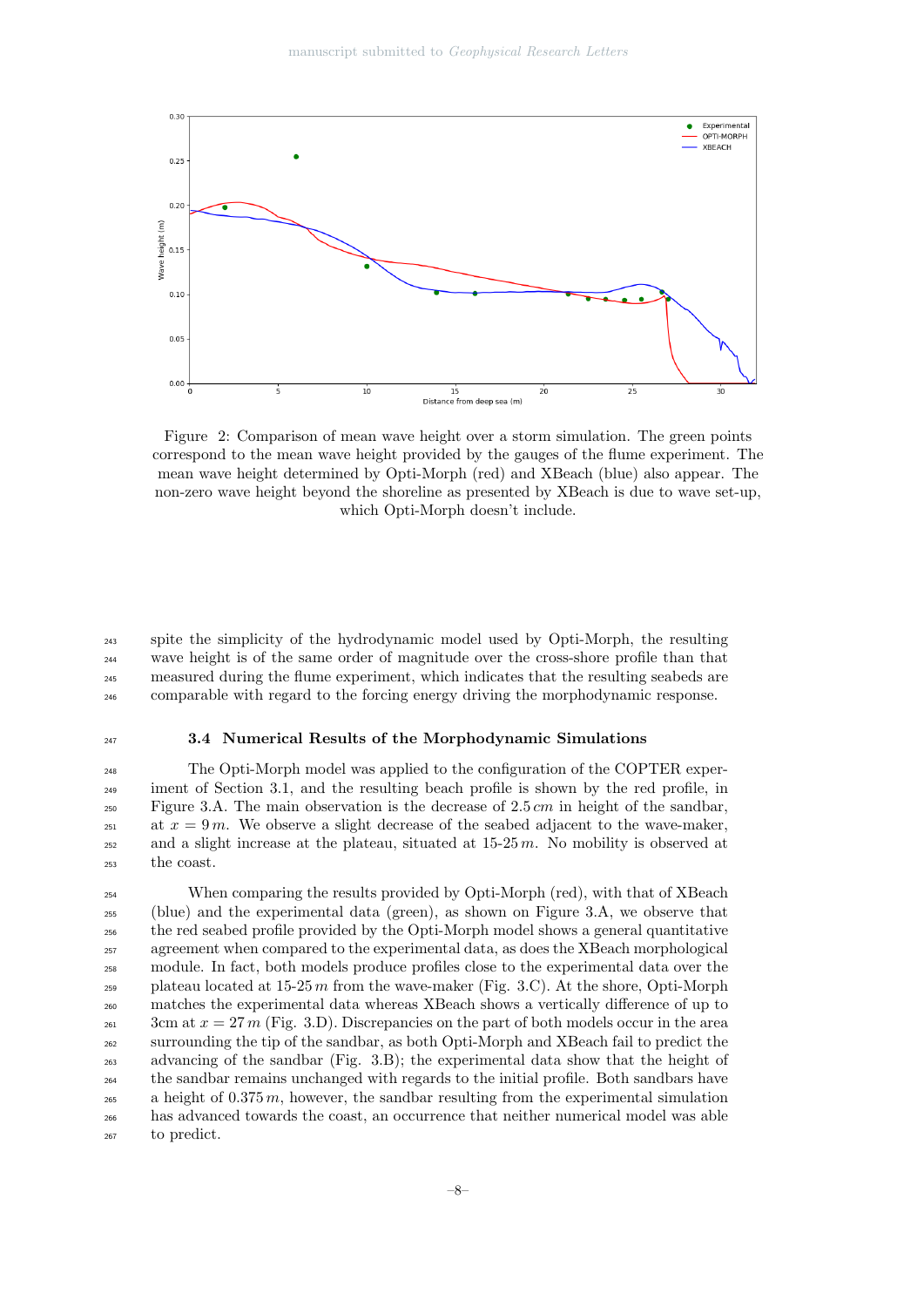

Figure 3: A. Results of the numerical simulation calculated over the initial seabed (gray) using the XBeach morphodynamic module (blue) and the Opti-Morph model (red). These are compared with the experimental data acquired during the COPTER project (green).

The mean water level is denoted MWL and is set at  $0.56 m$ . **B.** Zoomed in view of the sandbar, located between 6 m and 16 m. C. Zoomed in view of the plateau, located between 16 m and 24 m. D. Zoomed in view at the shoreline, located between  $24 m$  and

32 m. E. Robustness analysis of the mobility parameter  $\Upsilon$ . The reference profile is depicted in black. The orange (resp. light blue) profile is the result of a 50% increase (resp. decrease) in mobility, with all other parameters remaining the same. F. Robustness analysis of the maximal sand slope parameter  $M_{\text{slope}}$ . The reference profile is depicted in black. The orange (resp. light blue) profile is the result of a 50% increase (resp. decrease) of  $M_{\text{slope}}$ , with all other parameters remaining the same.

<sup>268</sup> As such, this new model based on wave-energy minimization shows potential <sup>269</sup> when compared to XBeach, in the case of short-term simulations.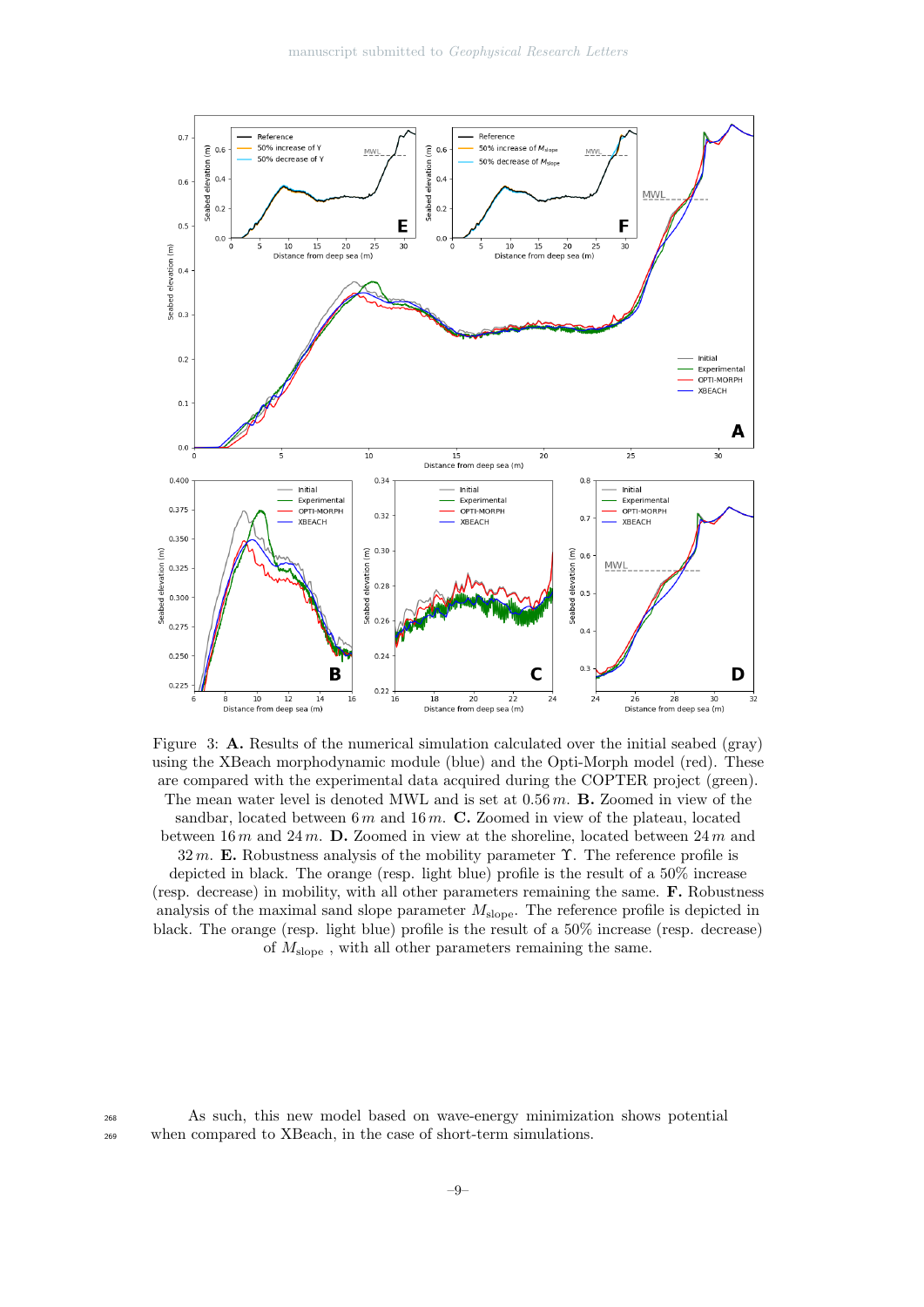#### 4 Discussion

### 4.1 Parameter Robustness Analysis

 One of the advantages of the Opti-Morph model is the low number of morpho- dynamic parameters required. At the present time, Opti-Morph requires two parameters: the mobility parameter  $\Upsilon$  and the maximal slope parameter  $M_{\text{slope}}$ . Here, an assessment on these parameters is conducted. In Figure 3.E, three simulations were performed in identical settings with changes made solely to the mobility parameter. 277 Initially, this parameter  $\Upsilon$  has a value of  $5 \times 10^{-6}$ ,  $m.s.kg^{-1}$ . Figure 3.E shows no significant difference despite a 50% increase  $(\Upsilon = 7.5 \times 10^{-6} \, m.s.kg^{-1})$  (orange) or decrease  $(\Upsilon = 2.5 \times 10^{-6} \, m.s. kg^{-1})$  (light blue) of  $\Upsilon$  with regard to the baseline seabed profile (black). Similar conclusion can be deduced for the maximal slope parameter  $M_{\rm slope}$ , whose reference value here is 0.2. The corresponding parameter of XBeach is <sup>282</sup> wetslp, described in the XBeach manual as the critical avalanching slope under water, and is also set to 0.2. In Figure 3.F, we observe little difference between the refer-<sub>284</sub> ence seabed (black), the seabed resulting from a 50% increase  $(M_{\rm slope} = 0.3)$  (orange) 285 and the seabed resulting from a 50% decrease  $(M_{\text{slope}} = 0.1)$  (light blue). The only 286 apparent discrepancy can be found at  $x = 28 m$ , where the seabed is at its steepest, and therefore the sand slope constraint is more prone to be active. The reduction of the critical angle of repose results naturally in a less steep slope. The robustness of Opti-Morph in relation to both the mobility parameter and the slope parameter, de- spite a significant increase or decrease of their value, is apparent. Further simulations show that the robustness of these parameters is not specific to this particular flume configuration, but can be observed regardless of the initial configuration.

#### 4.2 Long-term Simulations

 This section is devoted to the long-term behavior of Opti-Morph, the main ques- tion being, is this numerical model capable of creating an equilibrium state after being subjected to a great number of repeated events. Five forcing scenarios, lasting either 2 or 6 days, were applied to the same initial seabed in the same parametric configu- ration. The current Opti-Morph code is in Python. Typically, using time-steps of 1 s simulating a day of forcing requires about 1.5 hours on a 2GHz PC computer. Each time iteration gathering the steps presented in this paper requires therefore about 63 ms. An analysis of the resulting seabeds is performed as well as their behavior throughout the simulation. The latter is achieved through a comparative study of four time-series', focusing on: (1), the vertical evolution of seabed elevation at the tip of the sandbar; (2), the vertical evolution of seabed elevation at a point of the plateau; (3), the distance between the wave-maker and the onset of the seabed; and (4), the location of the shoreline position.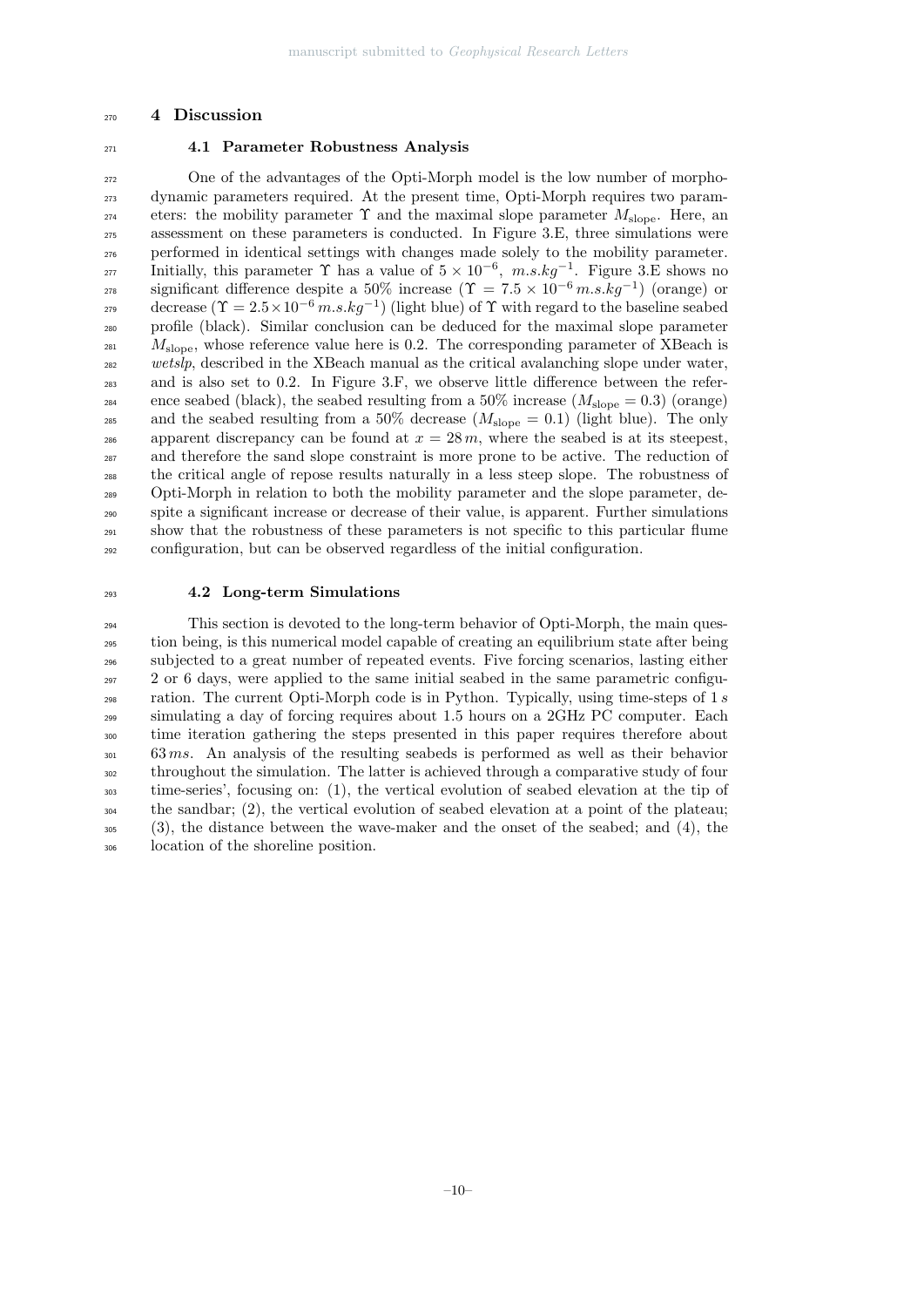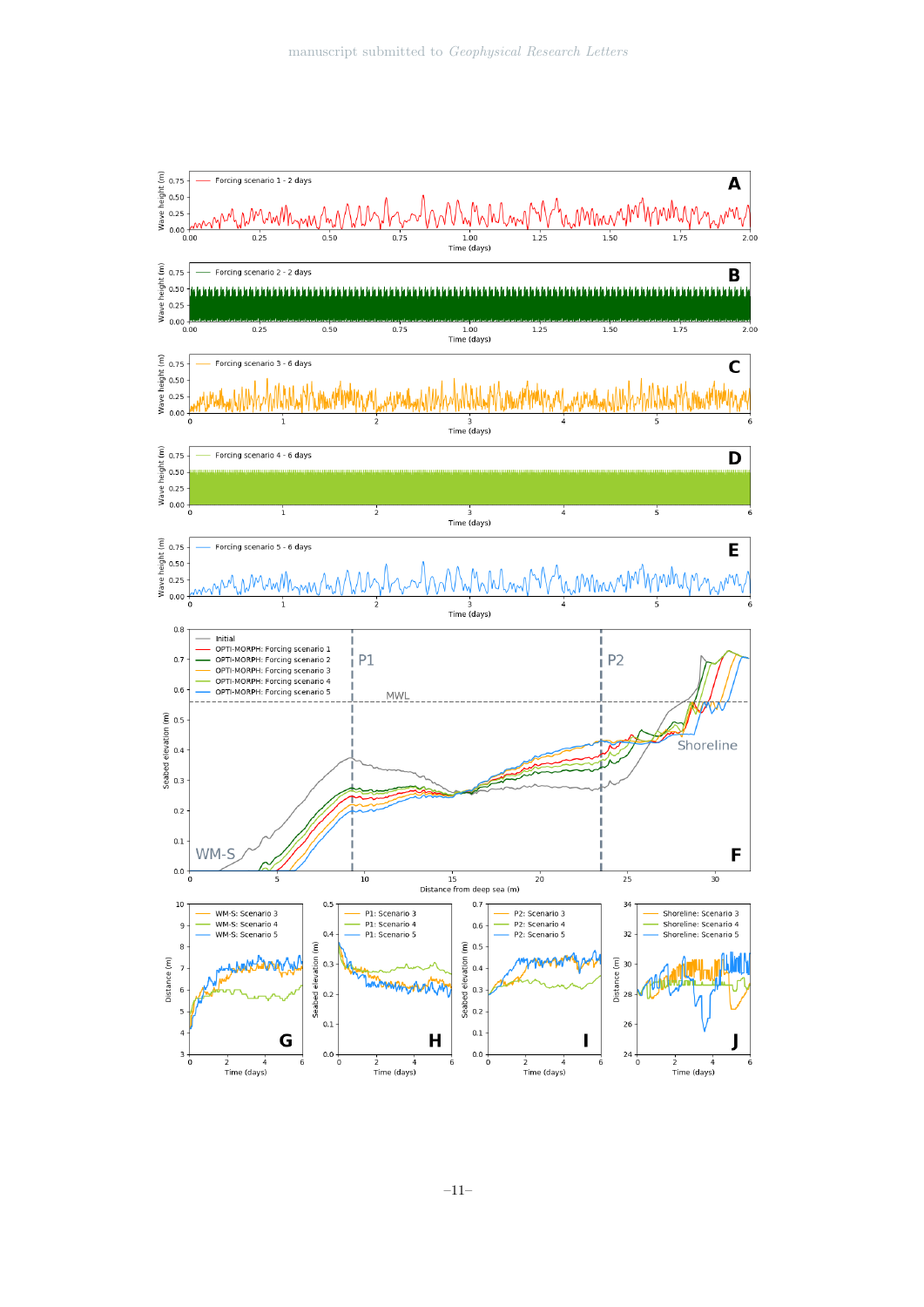Figure 4: Long-term simulation of Opti-Morph. A. Forcing wave height for scenario 1, composed of several long-term events over a 2-day period. B. Forcing wave height for scenario 2, composed of numerous short-term events over a 2-day period. C. Forcing wave

height for scenario 3, composed of several long-term events over a 6-day period. **D.** 

Forcing wave height for scenario 4, composed of numerous short-term events over a 6-day period. E. Forcing wave height for scenario 5, composed of few long-term events over a

6-day period. F. Seabeds resulting from the different forcing scenarios produced by

Opti-Morph. Two points of interest have be identified: P1 located at  $x = 9.3 m$  and P2

located at  $x = 20.1 \, \text{m}$ . G. Evolution of the distance, devoid of sediment, between the wave-maker (located at  $x = 0$  m) and the seabed (WM-S), regarding forcing scenarios 3, 4,

and 5. H. Vertical evolution of seabed elevation at P1, driven by the 6-day forcing

scenarios 3, 4, and 5. I. Vertical evolution of seabed elevation at P2, driven by the 6-day

forcing scenarios 3, 4, and 5. J. Evolution of shoreline position, driven by the 6-day

forcing scenarios 3, 4, and 5.

 Applying Opti-Morph over a longer time-series leads to the results of Figure 4. The two 2-day forcing scenarios are shown in Figures 4.A and 4.B. In both cases, we observe that the resulting seabeds of Figure 4.F are subjected to the destruction of the sandbar and have a tendency to evolve progressively towards an equilibrium beach profile (of Engineers, 2002). Simulations over a 6-day period were conducted to confirm this tendency. These scenarios are depicted in Figures 4.C, 4.D, and 4.E, and the resulting seabeds given in Figure 4.F show once again the destruction of the sandbars, the elevation of the plateau, and erosion at the shoreline. Furthermore, all three tend towards an equilibrium state. This is confirmed by the four time-series analysis presented in Figures 4.G, 4.H, 4.I, and 4.J. The vertical elevation of the seabed at both points P1 and P2 show initial variations over the first 2 days: a decrease in the case of P1 (cf. Figure 4.H) and an increase in the case of P2 (cf. Figure 4.I). However, both studies show a stabilization of the seabed elevation over the last 4 days of the 6-day period. Similar conclusions can be drawn regarding the length of the zone containing no sediment adjacent to the wave-maker (cf. Figure 4.G). An initial increase between 2 and 3 meters can be observed, with stability achieved in the later stages of the simulations. Finally, Figure 4.J shows the evolution of the shoreline 324 position. Initially found at  $x = 28.3 m$ , all scenarios provoke a retreat of the shoreline: 0.4 m in scenario 3, 0.3 m in scenario 4, and 2 m in scenario 5. The shorelines of the latter two converge, whereas scenario 3 shows an abrupt advance of the shoreline at day 5, with an attempt to return back to its stable state of  $x = 30 m$ . This tendency to evolve towards an equilibrium state indicates the presence of storm-like conditions; the seabed has been flattened, the sandbar has been destroyed and erosion can be observed at the coast (Grasso et al., 2011).

 The comparisons made between the two 2-day simulations and the three 6-day simulations, in this given configuration, also reveal the little influence heritage has on the morphodynamic response. Both scenarios 1 and 2 have a comparable cumulative incoming wave energy density  $E = \frac{1}{16} \int_0^T \rho g H_0^2 dt$  of 0.0591  $J.m^{-2}$ . The resulting seabeds evolve towards similar profiles (reduction of the sandbar, increase of elevation of the plateau, and erosion at the coast), despite two very different forcing condi- tions. Similar conclusions can be drawn regarding the 6-day simulations, where the cumulative energy density of all three is equal to  $0.177 J.m^{-2}$ .

#### 5 Conclusion

 Opti-Morph shows potential as a fast, robust, and low complexity morphody-namic model involving only two hyper-parameters. Despite using a basic hydrody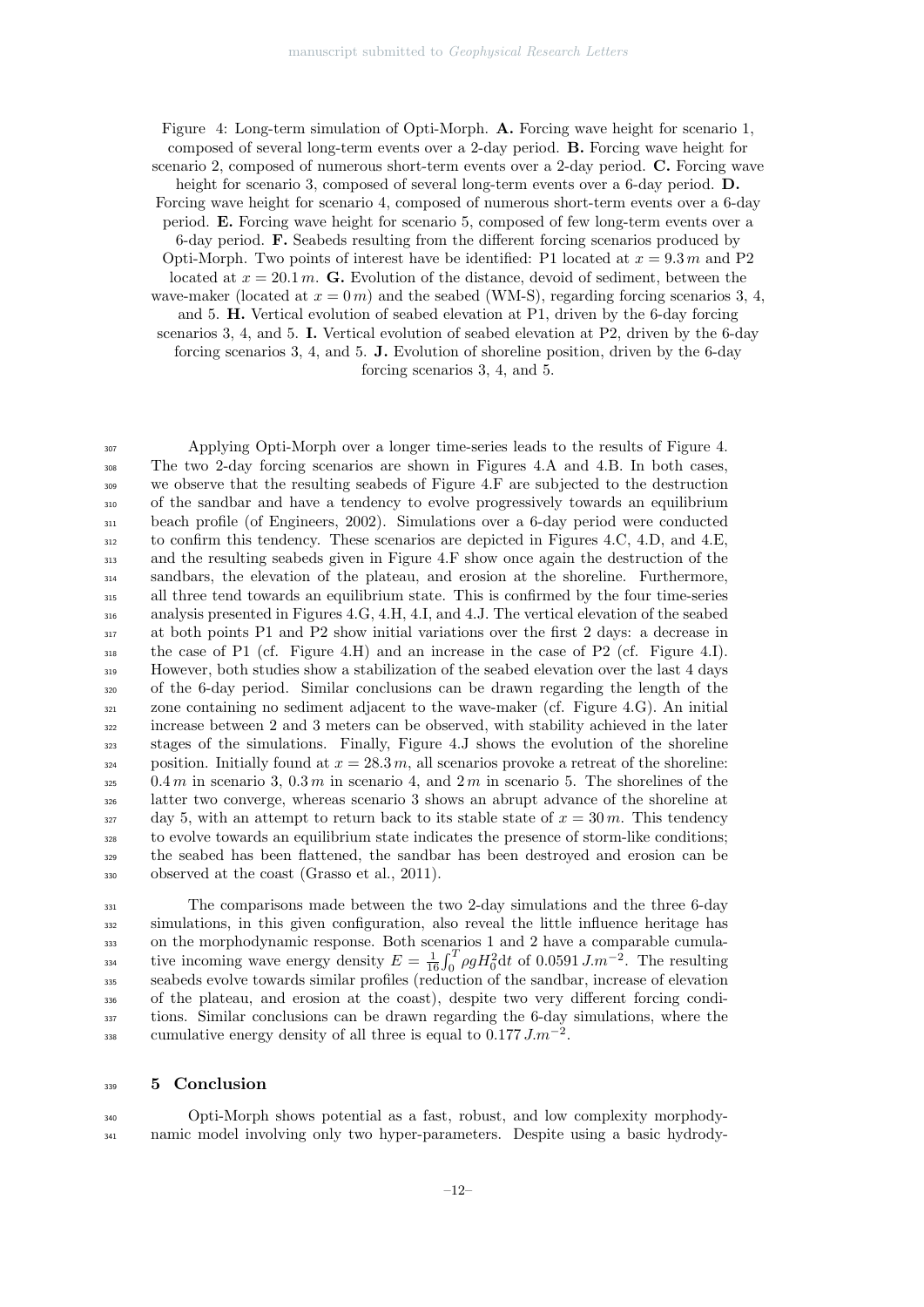namic model for the description of the complex coupling of hydrodynamic and mor- phodynamic processes, we can nevertheless observe that a numerical model based on an optimization theory works effectively, with comparable results to a state of the art hydro-morphodynamic model requiring the tuning of dozens of hyper-parameters. <sup>346</sup> Long-term simulations also show typical morphodynamic behavior, with the tendency <sup>347</sup> of the seabed to evolve towards an equilibrium state. These results demonstrate the tremendous potential of Opti-Morph, a constrained energy minimization morphody-namic model.

#### <sup>350</sup> Acknowledgments

 The experimental observations presented here were collected as part of the COPTER <sub>352</sub> project (LEGI, France), with the help of Hervé Michallet and Adrien Lambert, and under the supervision of GLADYS (www.gladys-littoral.org). GLADYS also funded the project at the origin of the shore optimizer developed herein.

<sup>355</sup> All data, models, and code generated or used during the study appear in the <sup>356</sup> submitted article.

### 357 Appendix A Mathematical Developments

 In this section, we detail some of the mathematical results needed in the imple- mentation of the Opti-Morph model, specifically the calculation of the gradient of the cost function J (Eq. (8)) with regard to the bathymetry  $\psi$ , which in turn requires the 361 gradient of the wave height function (Eq. (7)) with regard to  $\psi$ . With the current choice of hydrodynamic model, this can be achieved analytically. With more sophis- ticated hydrodynamic models this is not always possible. In these cases, if the source code of the model is available, the calculation of the gradient can be performed using automatic differentiation of programs (Griewank & Walther, 2008; Hascoet & Pascual, 2004) directly providing a computer program for the gradient.

#### <sup>367</sup> A1 Gradient of the Cost Function with respect to the Bathymetry

Opti-Morph requires the evaluation of gradient of the functional  $J$  with respect to the bathymetry  $\psi$ , denoted  $\nabla_{\psi} J$ . For a general functional of the form  $J(\psi(x), H(\psi(x)))$  involving dependencies with respect to the bathymetry and hydrodynamic quantities  $H$ , this sensitivity can be expressed using the chain rule:

$$
\nabla_{\psi} J = \nabla_{\psi} J + \nabla_{H} J \nabla_{\psi} H \tag{A1}
$$

368 where  $\nabla_{\psi}H$  requires the linearization of the hydrodynamic model, and  $\psi$  is a para-<sup>369</sup> metric representation of the bathymetry.

In situations where this linearization is impossible, for instance because the hydrodynamic model is a black-box, or too complex, the gradient can be obtained using first-order finite difference approximations:

$$
\nabla_{\psi} J|_{i} \approx \frac{J(\psi(x + \varepsilon e_{i}), H(\psi(x + \varepsilon e_{i}))) - J(\psi(x), H(\psi(x)))}{\varepsilon}
$$
(A2)

370 where  $e_i(x_i) = \delta_{ij}$ , the Kronecker delta. Typical relative value of  $\varepsilon$  is about three order of magnitude lower than the local water depth with a minimum value of 0.1 mm. A second-order approximation can be used as well as doubling the cost of the evaluation. For the sake of simplicity, we have omitted the time dependency in the formulas.

#### <sup>374</sup> A2 Gradient of the Wave Height with respect to the Bathymetry

This section is devoted to the calculation of the gradient of the wave height  $H$ , given by (7), with regards to the seabed elevation  $\psi$  and denoted  $\nabla_{\psi}H$ . Being as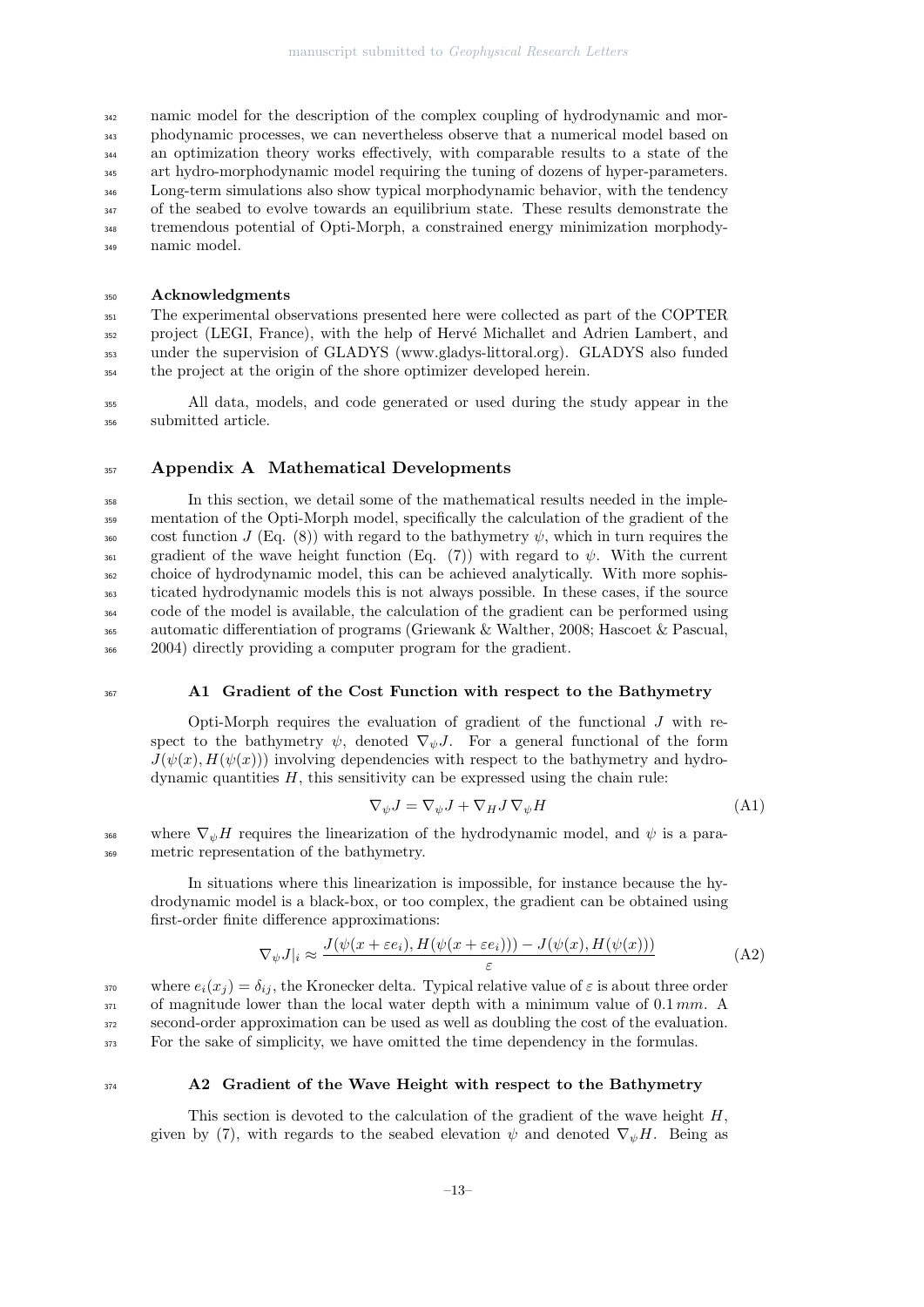$h = h_0 - \psi$ , the derivation of the third line of (7) with regards to  $\psi$  is immediate. The calculation of the gradient of the first line of (7) is analogous to that of the second. It remains to differentiate the second line of (7) with regards to  $\psi$ . Observing that the chain rule yields for all  $x, t \in \Omega$ <sub>S</sub> × [0, T] with  $x \ge d_w$ ,

$$
\nabla_{\psi} H(x,t) = H_0^w(x,t) \nabla_{\psi} K_{\mathcal{S}}(x,t) + \nabla_{\psi} H_0^w(x,t) K_{\mathcal{S}}(x,t), \tag{A3}
$$

and that the term  $\nabla_{\psi} H_0^w(x,t)$  can be determined iteratively, using  $\nabla_{\psi} H_0 = 0$ , it remains to determine  $\nabla_{\psi} K_{S}(x, t)$ . Injecting the definitions of n, C and  $C_{g}$ , given in (4), yields

$$
K_{\rm S} = \left[ \tanh(kh) \left( 1 + \frac{2kh}{\sinh(kh)} \right) \right]^{1/2} . \tag{A4}
$$

For the sake of simplicity, let  $U = \tanh(kh) \left(1 + \frac{2kh}{\cdot 1 + k} \right)$  $\sinh(kh)$ ) and  $X = kh$ . Equation (A4) becomes

$$
\nabla_{\psi} K_{\mathcal{S}} = -\frac{1}{2} U^{-3/2} \nabla_{\psi} U, \tag{A5}
$$

and we have

$$
\nabla_{\psi} U = \nabla_{\psi} X \left[ \frac{1}{\cosh^2(X)} \left( 1 + \frac{2X}{\sinh(X)} \right) + 2 \tanh(X) \frac{\sinh(X) - X \cosh(X)}{\sinh^2(X)} \right], \quad (A6)
$$

with  $\nabla_{\psi}X = h\nabla_{\psi}k + k\nabla_{\psi}h = h\nabla_{\psi}k - k$ . Moreover, differentiating both sides of the dispersion equation (1) by  $\psi$  gives

$$
k_{\psi} = \frac{k^2}{\cosh(kh)\sinh(kh) + kh}.
$$
 (A7)

375 Combining (A5),(A6), and (A7), we obtain  $\nabla_{\psi} K_S$ , and therefore  $\nabla_{\psi} H$ .

#### <sup>376</sup> References

- <sup>377</sup> Andrews, D. G., & Mcintyre, M. E. (1978). An exact theory of nonlinear waves on  $\alpha$  a lagrangian-mean flow. *Journal of Fluid Mechanics*,  $89(4)$ , 609646. doi: 10 <sup>379</sup> .1017/S0022112078002773
- <sup>380</sup> Beakawi Al-Hashemi, H. M., & Baghabra Al-Amoudi, O. S. (2018). A review on the <sup>381</sup> angle of repose of granular materials. *Powder Technology*, 330, 397-417. doi: <sup>382</sup> https://doi.org/10.1016/j.powtec.2018.02.003
- <sup>383</sup> Bouchette, F. (2017, March). Coastal defense strategy along hatzuk beach (north-<sup>384</sup> ern tel aviv, israel). insights from the copter physical experimentation with 385 moveable bed (Tech. Rep. No. 17-1). Nîmes: BRL Ingénierie.
- <sup>386</sup> Bouharguane, A., Azerad, P., Bouchette, F., Marche, F., & Mohammadi, B. (2010, <sup>387</sup> 06). Low complexity shape optimization and a posteriori high fidelity vali-<sup>388</sup> dation. *Discrete and Continuous Dynamical Systems-series B - DISCRETE* <sup>389</sup> CONTIN DYN SYS-SER B, 13 . doi: 10.3934/dcdsb.2010.13.759
- <sup>390</sup> Bouharguane, A., & Mohammadi, B. (2012, 03). Minimization principles  $\frac{391}{2}$  for the evolution of a soft sea bed interacting with a shallow. *Inter-*<sup>392</sup> national Journal of Computational Fluid Dynamics, 26 , 163-172. doi: <sup>393</sup> 10.1080/10618562.2012.669831
- <sup>394</sup> Briand, M.-H., & Kamphuis, J. (1993, 07). Sediment transport in the surf zone: A <sup>395</sup> quasi 3-d numerical model. Coastal Engineering, 20 , 135-156. doi: 10.1016/ <sup>396</sup> 0378-3839(93)90058-G

<sup>397</sup> Bugajny, N., Furmanczyk, K., Dudzinska-Nowak, J., & Papliska-Swerpel, B. (2013, <sup>398</sup> 01). Modelling morphological changes of beach and dune induced by storm on <sup>399</sup> the southern baltic coast using xbeach (case study: Dziwnow spit). Journal of <sup>400</sup> Coastal Research, I, 672-677. doi: 10.2112/SI65-114.1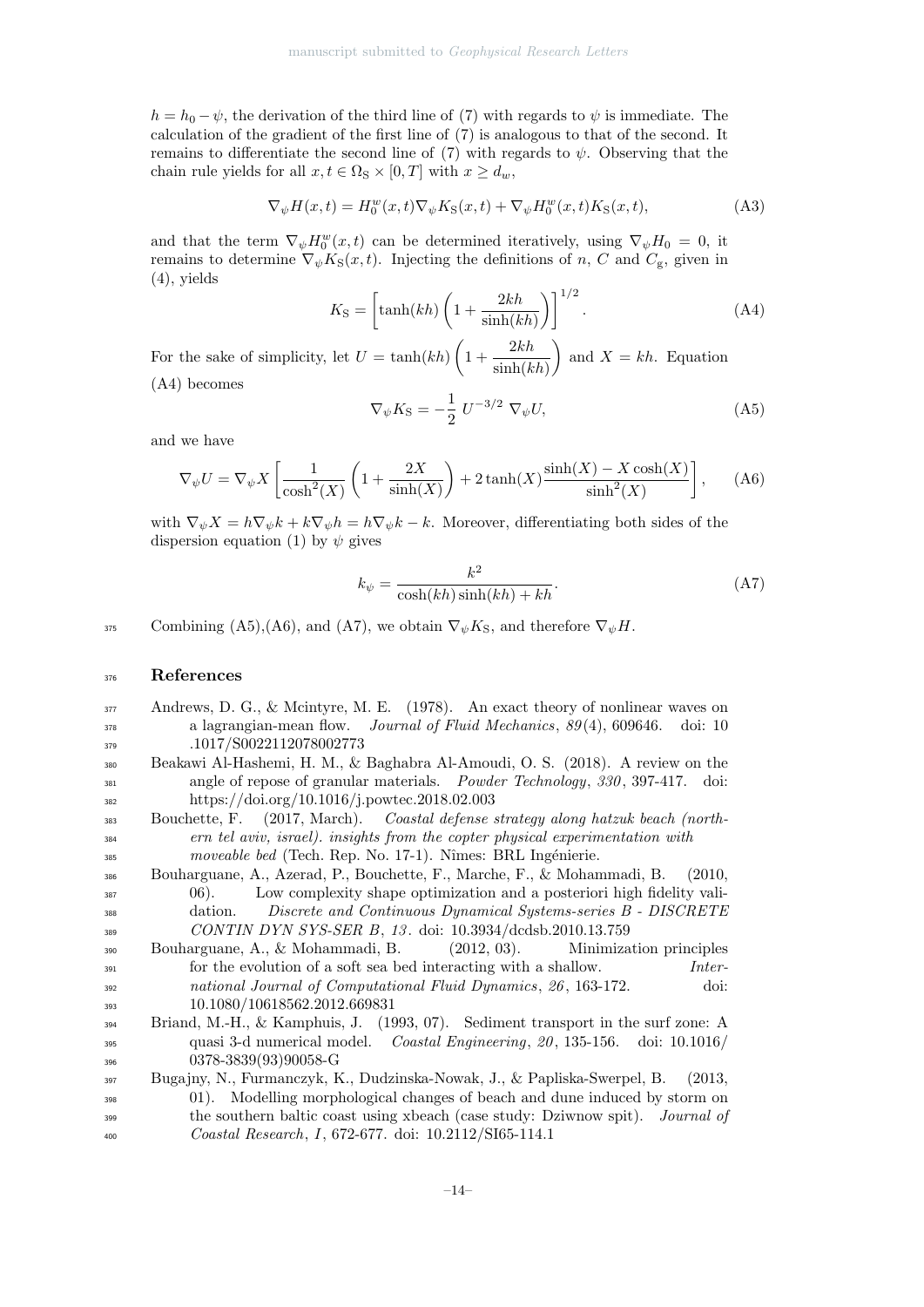- Coeffe, Y., & Pechon, P. (1982, 01). Modelling of sea-bed evolution under waves ac- tion. Proc. 18th ICCE, 1 . doi: 10.9753/icce.v18.71 Daly, C. (2009). Low frequency waves in the shoaling and nearshore zone a vali- dation of xbeach. Erasmus Mundus Master in Coastal and Marine Engineering and Management (CoMEM), Delft University of Technology. Dean, R., & Dalrymple, R. (2004, 03). Coastal processes with engineering applica- tions. Coastal Processes with Engineering Applications, by Robert G. Dean and Robert A. Dalrymple, pp. 487. ISBN 0521602750. Cambridge, UK: Cambridge University Press, March 2004.. de Vriend, H., Bakker, W., & Bilse, D. (1994, 07). A morphological behaviour model <sup>411</sup> for the outer delta of mixed-energy tidal inlets. Coastal Engineering, 23, 305- 327. doi: 10.1016/0378-3839(94)90008-6 Ding, Y., Wang, S., & Jia, Y. (2006, 11). Development and validation of <sup>414</sup> a quasi-three-dimensional coastal area morphological model. *Journal*  of Waterway Port Coastal and Ocean Engineering, 132 , 462476. doi: 10.1061/(ASCE)0733-950X(2006)132:6(462) Droenen, N., & Deigaard, R. (2007, 03). Quasi-three-dimensional modelling of the morphology of longshore bars. Coastal Engineering, 54 , 197215. doi: 10.1016/ j.coastaleng.2006.08.011 Fleming, C., & Hunt, J. (1977, 11). Application of sediment transport model. In (p. 1184-1202). doi: 10.1061/9780872620834.070 Galappatti, G., & Vreugdenhil, C. (1985). A depth-integrated model for suspended <sup>423</sup> sediment transport. *Journal of Hydraulic Research*, 23(4), 359–377. Grasso, F., Michallet, H., & Barthlemy, E. (2011). Experimental simulation of shoreface nourishments under storm events: A morphological, hydrodynamic, and sediment grain size analysis. Coastal Engineering, 58 (2), 184-193. doi: https://doi.org/10.1016/j.coastaleng.2010.09.007 Gravens, M. (1997, 08). An approach to modeling inlet and beach evolution. In (p. 4477-4490). doi: 10.1061/9780784402429.348 Griewank, A., & Walther, A. (2008). Evaluating derivatives: Principles and tech- niques of algorithmic differentiation (Second ed.). Society for Industrial and Applied Mathematics. doi: 10.1137/1.9780898717761 Hascoet, L., & Pascual, V. (2004). Tapenade user's guide. In Inria technical report  $_{434}$  (p. 1-31). INRIA. Hasselmann, K., Barnett, T., Bouws, E., Carlson, H., Cartwright, D., Enke, K., . . . Walden, H. (1973, 01). Measurements of wind-wave growth and swell decay during the joint north sea wave project (jonswap) (Tech. Rep.). Hamburg, Germany: Deutsches Hydrographisches Institut. Hattori, M., & Kawamata, R. (1980). Onshore-offshore transport and beach profile change. In Coastal engineering 1980 (p. 1175-1193). doi: 10.1061/ 9780872622647.072 Holthuijsen, L., Booij, N., & Herbers, T. (1989, 05). a prediction model for station- ary, short crested waves in shallow water with ambient current. Coastal Engi- neering, 13 , 23-54. doi: 10.1016/0378-3839(89)90031-8 Is`ebe, D., Azerad, P., Bouchette, F., Ivorra, B., & Mohammadi, B. (2008). Shape <sup>446</sup> optimization of geotextile tubes for sandy beach protection. International Journal for Numerical Methods in Engineering, 74 (8), 1262-1277. doi: 10.1002/nme.2209 Isebe, D., Azerad, P., Mohammadi, B., & Bouchette, F. (2008). Optimal shape de-<sup>450</sup> sign of defense structures for minimizing short wave impact. *Coastal Engineer* $i$ <sup>451</sup>  $i$ <sup>1</sup> $j$ , 55 (1), 35 46. doi: 10.1016/j.coastaleng.2007.06.006 Johnson, H., Brker, I., & Zyserman, J. (1995, 08). Identification of some relevant processes in coastal morphological modelling. In (p. 2871-2885). doi: 10.1061/ 9780784400890.208 Kana, T., Hayter, E., & Work, P. (1999, 03). Mesoscale sediment transport at south-
	-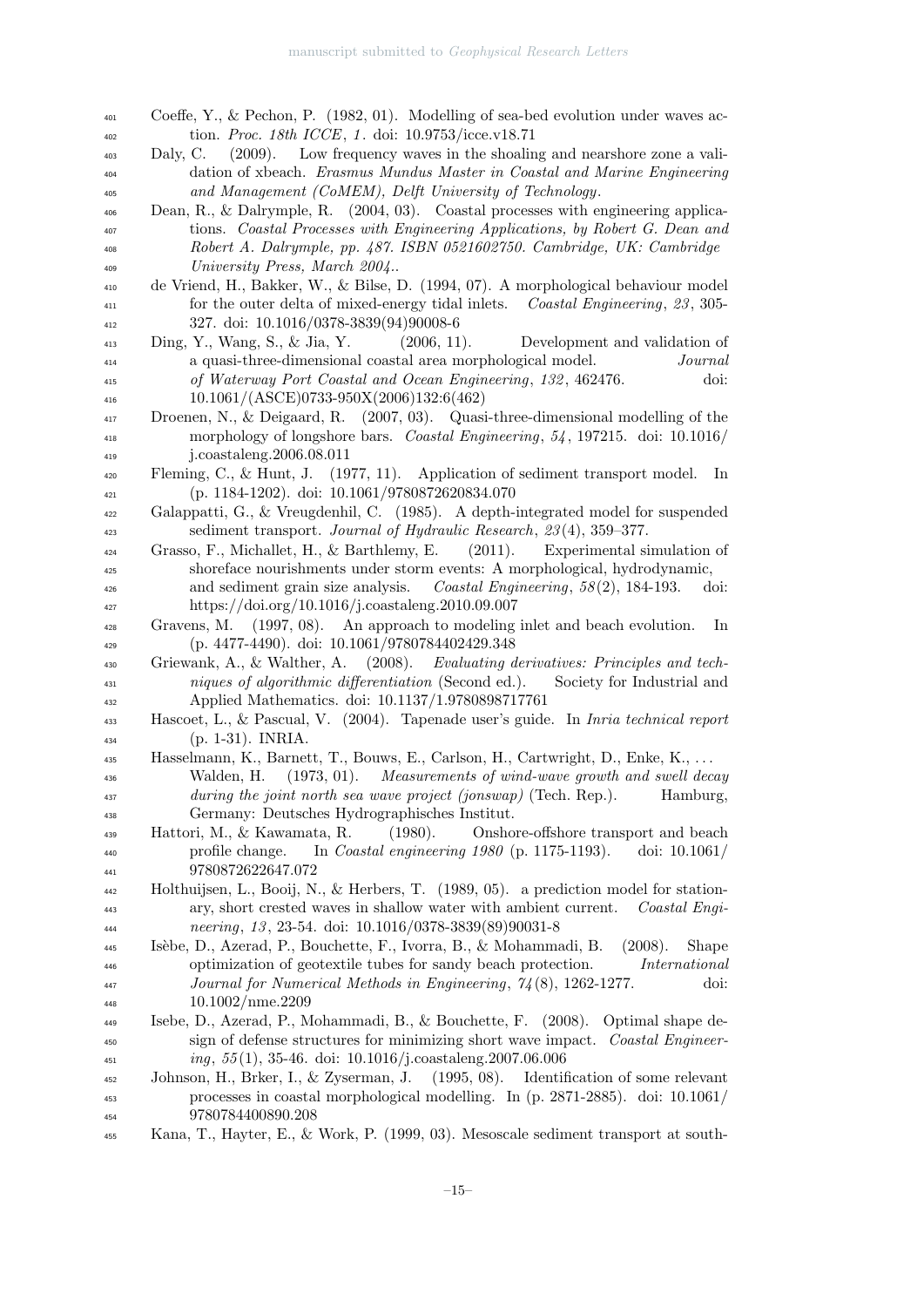| 456 | eastern u.s. tidal inlets: conceptual model applicable to mixed energy settings.              |
|-----|-----------------------------------------------------------------------------------------------|
| 457 | Journal of Coastal Research, 15, 303-313.                                                     |
| 458 | Larson, M., & Kraus, N. (1989, 07). Sheach: Numerical model for simulating storm-             |
| 459 | induced beach change. report 1. empirical foundation and model development                    |
| 460 | Washington, DC, USA: DEPARTMENT OF THE ARMY US<br>(Tech. Rep.).                               |
| 461 | Army Corps of Engineers.                                                                      |
| 462 | Larson, M., Kraus, N., & Byrnes, M. (1990, 05). Sbeach: Numerical model for simu-             |
| 463 | lating storm-induced beach change. report 2. numerical formulation and model                  |
| 464 | tests (Tech. Rep.). Washington, DC, USA: DEPARTMENT OF THE ARMY                               |
| 465 | US Army Corps of Engineers.                                                                   |
| 466 | $(1980, 03)$ . Harbour design including sedimentological problems using<br>Latteux, B.        |
| 467 | mainly numerical technics.<br>In (p. 2213-2229).<br>doi: 10.1061/9780872622647                |
| 468 | .133                                                                                          |
| 469 | Lesser, G., Roelvink, D. J., Kester, J., & Stelling, G. (2004, 10). Development and           |
| 470 | validation of a three-dimensional morphological model.<br>Coastal Engineering,                |
| 471 | 51, 883-915. doi: 10.1016/j.coastaleng.2004.07.014                                            |
| 472 | Maruyama, K., & Takagi, T. (1988, 01). A simulation system of near-shore sediment             |
| 473 | transport for the coupling of the sea-bottom topography, waves and currents.                  |
| 474 | Proc. IAHR Symp. Math. Mod. Sed. Transp. Coastal Zone, 300-309.                               |
| 475 | Mohammadi, B., & Bouchette, F. $(2014, 01)$ . Extreme scenarios for the evolution of          |
| 476 | a soft bed interacting with a fluid using the value at risk of the bed character-             |
| 477 | istics. Computers and Fluids, 89, 7887. doi: 10.1016/j.compfluid.2013.10.021                  |
| 478 | Mohammadi, B., & Bouharguane, A. $(2011, 01)$ . Optimal dynamics of soft shapes in            |
| 479 | shallow waters. Computers and Fluids, $40$ , 291-298. doi: 10.1016/j.compfluid                |
| 480 | .2010.09.031                                                                                  |
| 481 | The solitary wave theory and its application to surf prob-<br>Munk, W.<br>$(1949, 12)$ .      |
| 482 | Annals of the New York Academy of Sciences, 51, 376 - 424.<br>lems.<br>$\dot{\text{doi:}} 10$ |
| 483 | .1111/j.1749-6632.1949.tb27281.x                                                              |
| 484 | Murray, A. B. (2007). Reducing model complexity for explanation and prediction.               |
| 485 | Geomorphology, 90(3), 178-191. (Reduced-Complexity Geomorphological Mod-                      |
| 486 | elling for River and Catchment Management) doi: https://doi.org/10.1016/j                     |
| 487 | .geomorph.2006.10.020                                                                         |
| 488 | Nairn, R., & Southgate, H. (1993, 02). Deterministic profile modelling of nearshore           |
| 489 | processes. part 2. sediment transport and beach profile development.<br>Coastal               |
| 490 | <i>Engineering</i> , 19, 57-96. doi: 10.1016/0378-3839(93)90019-5                             |
| 491 | Nicholson, J., Brker, I., Roelvink, D. J., Price, D., Tanguy, J.-M., & Moreno, L.             |
| 492 | (1997, 07). Intercomparison of coastal area morphodynamic models.<br>$\textit{Coastal}$       |
| 493 | <i>Engineering - COAST ENG, 31, 97-123. doi: 10.1016/S0378-3839(96)00054-3</i>                |
| 494 | of Engineers, U.A.C. (2002). Coastal engineering manual, engineer manual 1110-2-              |
| 495 | 1100. Washington, D.C.: Author.                                                               |
| 496 | Quick, M. (1991). Onshore-offshore sediment transport on beaches.<br>Coastal Engi-            |
| 497 | neering, 15, 313-332.                                                                         |
| 498 | Reineck, H.-E., & Singh, I. B.<br>(1973).<br>Depositional sedimentary environments;           |
| 499 | with reference to terrigenous clastics $[by]$ h.-e. reineck $[and]$ i. b. singh $[Book]$ .    |
| 500 | Springer-Verlag Berlin, New York.                                                             |
| 501 | Roelvink, D. J. (1993, 02). Dissipation in random wave groups incident on a beach.            |
| 502 | Coastal Engineering - COAST ENG, 19, 127-150. doi: 10.1016/0378-3839(93)                      |
| 503 | 90021-Y                                                                                       |
| 504 | Roelvink, D. J., Reniers, A., van Dongeren, A., Thiel de Vries, J., Lescinski, J., &          |
| 505 | (2010, 01).<br>Xbeach model description and manual (Tech. Rep.).<br>McCall, R.                |
| 506 | Delft, Netherlands: Unesco-IHE Institute for Water Education, Deltares and                    |
| 507 | Delft University of Technology.                                                               |
| 508 | Roelvink, D. J., Reniers, A., van Dongeren, A., Thiel de Vries, J., McCall, R.,               |
| 509 | & Lescinski, J.<br>(2009, 11).<br>Modelling storm impacts on beaches, dunes                   |
| 510 | and barrier islands.<br>$Coastal$ Engineering, 56, 1133-1152.<br>doi: $10.1016/$              |